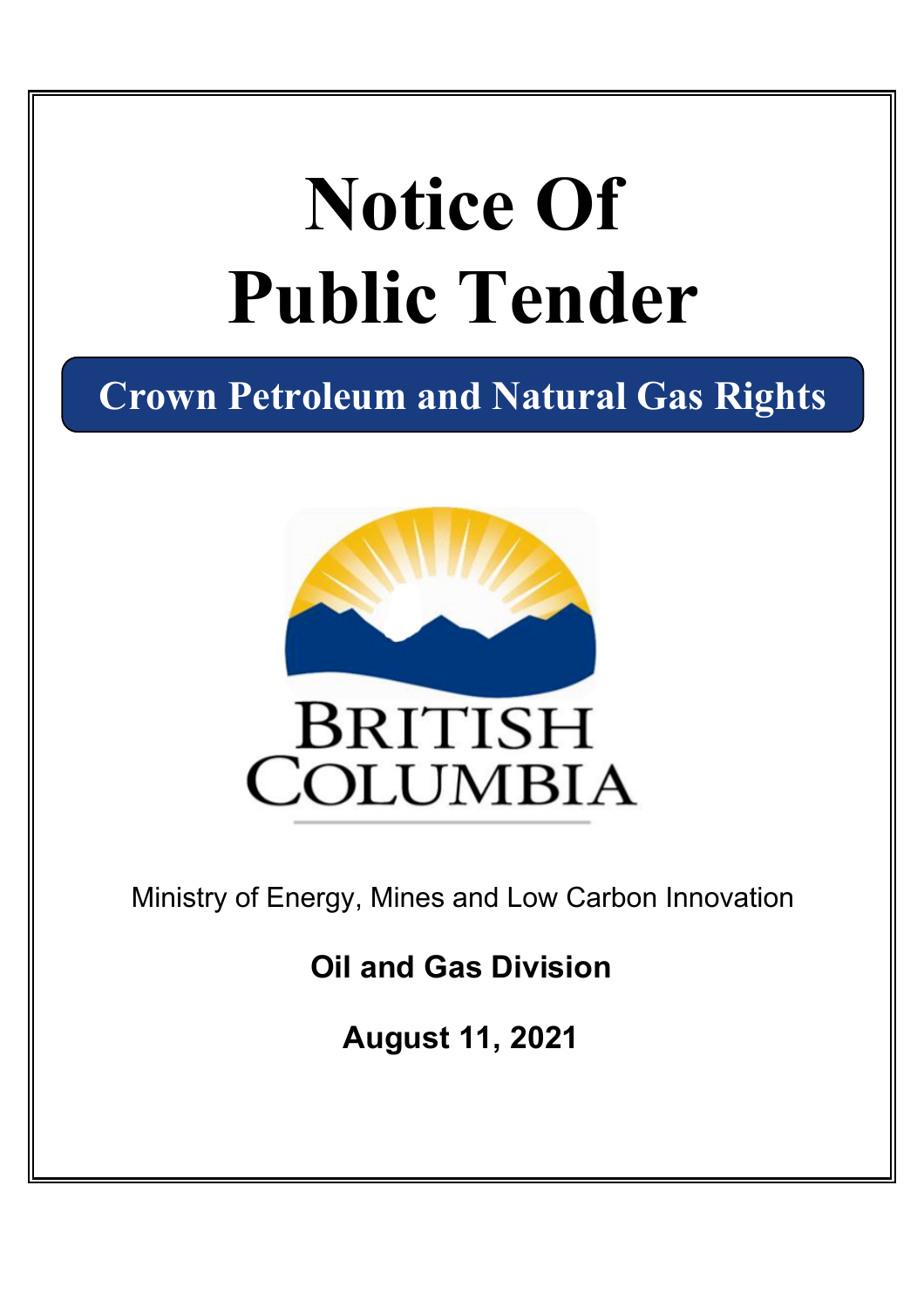## **PROVINCE OF BRITISH COLUMBIA MINISTRY OF ENERGY, MINES AND LOW CARBON INNOVATION**

## **PUBLIC NOTICE OF COMPETITION FOR THE RIGHT TO EXPLORE AND DEVELOP CROWN PETROLEUM AND NATURAL GAS RESOURCES August 11, 2021**

Under section 71 of the *Petroleum and Natural Gas Act* (the Act), sealed bids will be received up to **12:00 noon, Wednesday August 11, 2021** for the privilege of obtaining petroleum and natural gas rights detailed in the parcel descriptions below.

Bids must be addressed to the Ministry of Energy, Mines and Petroleum Resources, and submitted to the office of the Executive Director, Tenure and Geoscience Branch, Oil and Gas Division, 6th floor, 1810 Blanshard Street, V8T 4J1.

Bidding procedures and requirements are detailed in the [Guide to Acquiring Crown Petroleum and Natural Gas Tenures](https://www2.gov.bc.ca/assets/gov/farming-natural-resources-and-industry/natural-gas-oil/png-crown-sale/publications/biddinganddispositionguide.pdf) A copy of this guide can be requested by email at<pngtitles@gov.bc.ca> or by telephone at (250) 952-0333.

In order to be considered, a bid must be prepared and submitted consistent with the requirements specified in the Guide to Acquiring Crown Petroleum and Natural Gas Tenures. This includes the requirement to submit the \$500 issuance fee and first year's rent as indicated in the list of parcels below.

A bid is evaluated against other bids received for the parcel, the geological potential of the parcel, and historical and current bidding trends. Tenure is awarded based on this evaluation. The Minister reserves the right to reject any or all bids if it is determined that acceptance of the bid(s) would not be in the best interest of the Crown.

Tenure is issued in accordance with and conveys the rights described in the Act.

The Ministry considers referral comments received from provincial agencies, local governments and First Nations which are incorporated, where appropriate, as specific information in the parcel descriptions. Parcels may overlap one or more legal designations that may affect operations associated with the tenure, including, but not limited to:

- Ungulate Winter Ranges,
- Wildlife Habitat Areas,
- Old Growth Management Areas,
- Agricultural Land Reserve,
- Protected Areas & Parks,
- Indian Reserves,
- Existing resource use and Land Act tenures, and
- Reserves issued under various Provincial and Federal legislation.

This is not an exhaustive list and legal designations may be added or changed.

The grant of tenure does not guarantee the issuance of a permit to conduct oil and gas activity. Successful bidders must apply for activity permits from the BC Oil and Gas Commission (Commission) under the Oil and Gas Activities Act and/or from other agencies where applicable. The Commission may impose conditions on activity permits. The Commission uses Area-based Analysis (ABA) as a tool in the application review process (for more information please contact the Commission). Successful bidders should also be aware that they will be required to abide by the various laws governing

exploration and development whether or not specific terms are listed in this notice. The laws governing exploration and development may be amended from time to time.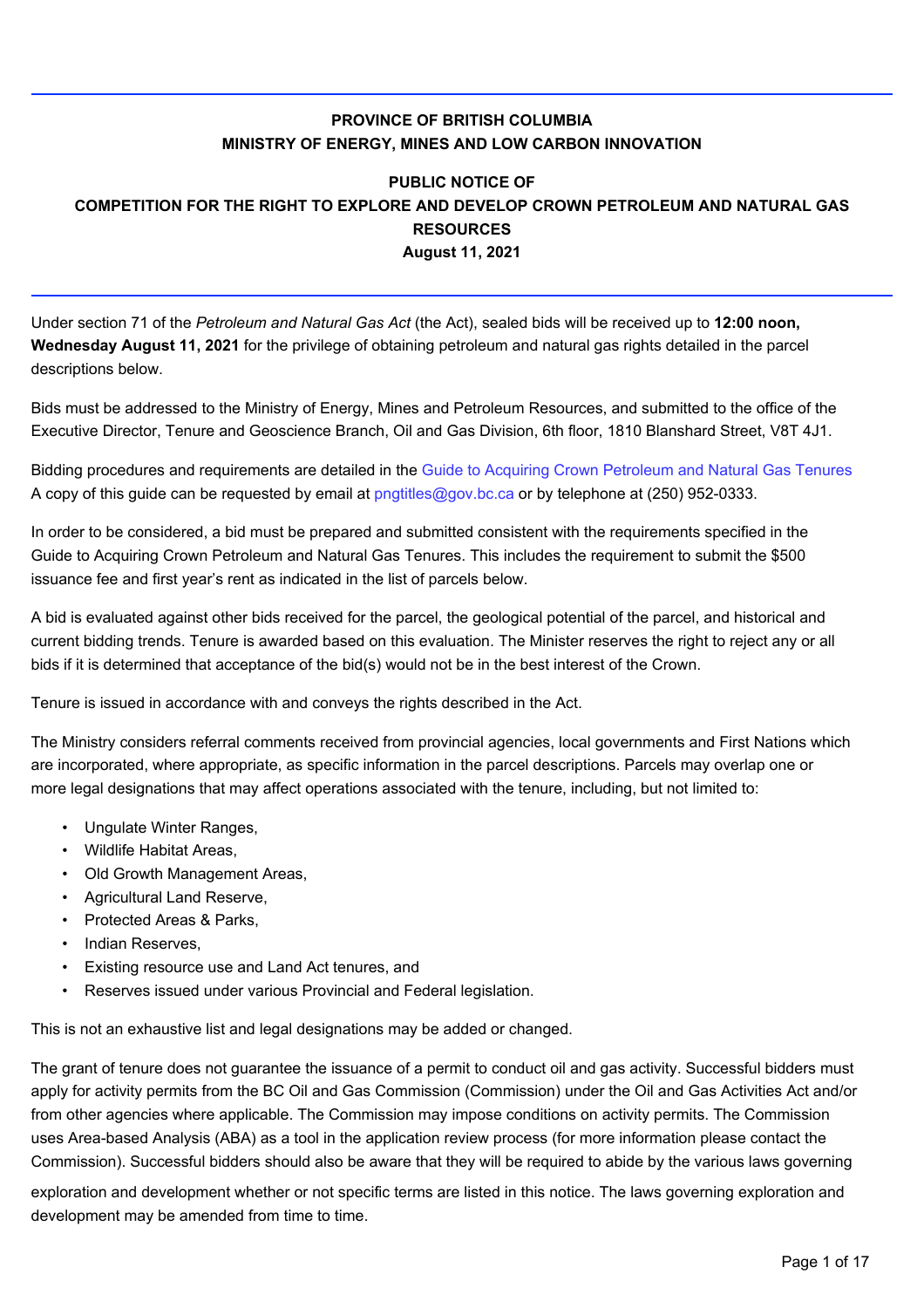#### **For More Information:**

Executive Director, Tenure and Geoscience Branch | Oil and Gas Commission Oil and Gas Division Ministry of Energy, Mines and Petroleum **Resources** PO Box 9326, Stn Prov Govt Victoria, BC V8W 9N3 Telephone: (250) 952-0333 Email: <pngtitles@gov.bc.ca> Facsimile: (250) 952-0331

PO Box 933 Victoria, BC V8W 9N3 Telephone: (250) 419-4400 [http://www.bcogc.ca/contact](http://www.bcogc.ca/contact )

The right to reject any or all bids is reserved.

DATED at Victoria, British Columbia

this 24th day of June, 2021

Bruce Ralston

Minister of Energy, Mines and Petroleum Resources

#### *Tenure Types and Rights Conferred:*

*Permits confer the exclusive right to apply under the Oil and Gas Activities Act to do exploratory drilling for petroleum, natural gas or both on land owned by the government and within the boundaries of the location of the permit. The issue or existence of a permit does not prohibit a person other than the holder of the permit from carrying out geological work or geophysical exploration in the permit area in accordance with the Oil and Gas Activities Act. (PNG Act, s. 38(1) and (2))*

*Drilling licences confer the right to explore for petroleum and natural gas. (PNG Act: Drilling Licence Regulation, s.1)*

*Leases confer the exclusive right to produce, in accordance with the Petroleum and Natural Gas Act and the Oil and Gas Activities Act, both the petroleum and natural gas referred to in the lease. (PNG Act, s. 50)*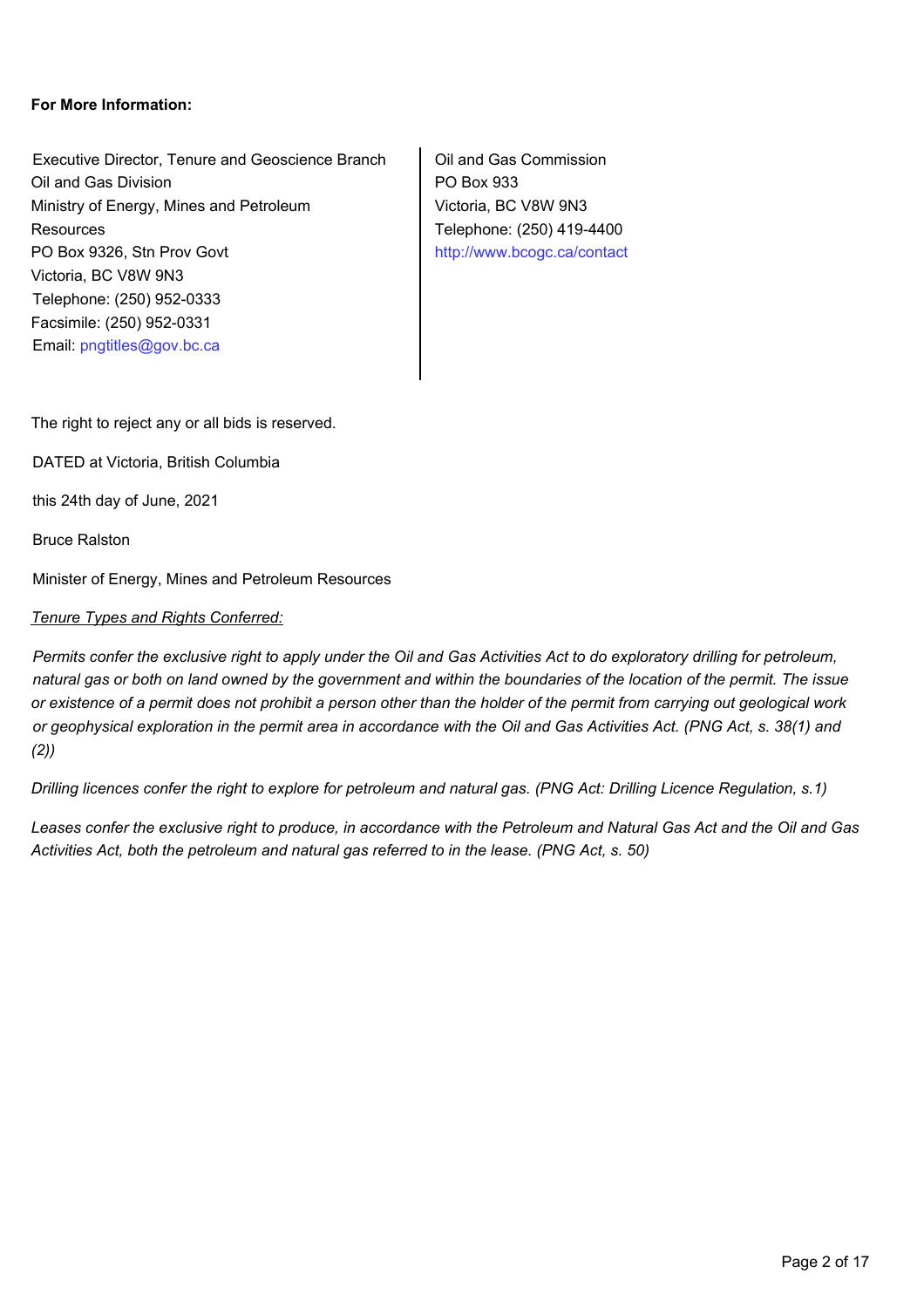|                | <b>DRILLING LICENCES</b>                                                                                                                                                                                                                                                                                                                                                                                                                                                                             |           |
|----------------|------------------------------------------------------------------------------------------------------------------------------------------------------------------------------------------------------------------------------------------------------------------------------------------------------------------------------------------------------------------------------------------------------------------------------------------------------------------------------------------------------|-----------|
| <b>PARCEL</b>  | <b>LEGAL DESCRIPTION</b>                                                                                                                                                                                                                                                                                                                                                                                                                                                                             | <b>HA</b> |
| 67372          | <b>TRACT 1</b>                                                                                                                                                                                                                                                                                                                                                                                                                                                                                       | 264       |
|                | TWP 087 RGE 17 W6M SEC 23SE                                                                                                                                                                                                                                                                                                                                                                                                                                                                          |           |
|                | INCLUDING PETROLEUM AND NATURAL GAS ALL ZONES                                                                                                                                                                                                                                                                                                                                                                                                                                                        |           |
|                | <b>TRACT 2</b>                                                                                                                                                                                                                                                                                                                                                                                                                                                                                       |           |
|                | TWP 087 RGE 17 W6M SEC 23N 23SW                                                                                                                                                                                                                                                                                                                                                                                                                                                                      |           |
|                | INCLUDING PETROLEUM AND NATURAL GAS ALL ZONES                                                                                                                                                                                                                                                                                                                                                                                                                                                        |           |
|                | EXCLUDING PETROLEUM AND NATURAL GAS IN 43001 BLUESKY-GETHING-DUNLEVY                                                                                                                                                                                                                                                                                                                                                                                                                                 |           |
|                | 43001 BLUESKY-GETHING-DUNLEVY ZONE DEFINED IN THE INTERVAL 1007.9M-1100.4M ON THE<br>BHC ACOUSTILOG GAMMA RAY LOG OF THE WELL W.A. 6790 A-7-E/94-H-02                                                                                                                                                                                                                                                                                                                                                |           |
| <b>CAVEATS</b> | THE GRANT OF TENURE DOES NOT GUARANTEE THE ISSUANCE OF A PERMIT TO CONDUCT OIL<br>AND GAS ACTIVITY. SUCCESSFUL BIDDERS MUST APPLY FOR ACTIVITY PERMITS FROM THE BC<br>OIL AND GAS COMMISSION (COMMISSION) UNDER THE OIL AND GAS ACTIVITIES ACT AND/OR<br>FROM OTHER AGENCIES WHERE APPLICABLE. THE COMMISSION MAY DENY PERMIT<br>APPLICATIONS OR MAY IMPOSE CONDITIONS ON ACTIVITY PERMITS.                                                                                                          |           |
|                | PARCEL OVERLAPS CROWN LAND LOCATED WITHIN THE TREATY #8 AREA AND THE PROVINCE<br>STRONGLY ENCOURAGES EARLY PRE-APPLICATION ENGAGEMENT WITH THE RELEVANT FIRST<br>NATIONS; PLEASE CONTACT THE BC OIL AND GAS COMMISSION FOR GUIDANCE. PARCEL WAS<br>REFERRED TO THE FOLLOWING FIRST NATION(S) FOR REVIEW AND COMMENT (NOTE THAT<br>SUBSEQUENT CONSULTATION WITH FIRST NATIONS, NOT NECESSARILY LIMITED TO THOSE<br>LISTED BELOW, MAY BE REQUIRED PRIOR TO ACTIVITIES BEING AUTHORIZED ON CROWN LAND): |           |
|                | - DENE THA' FIRST NATION                                                                                                                                                                                                                                                                                                                                                                                                                                                                             |           |
|                | - BLUEBERRY RIVER FIRST NATIONS                                                                                                                                                                                                                                                                                                                                                                                                                                                                      |           |
|                | - DOIG RIVER FIRST NATION                                                                                                                                                                                                                                                                                                                                                                                                                                                                            |           |
|                | - HORSE LAKE FIRST NATION                                                                                                                                                                                                                                                                                                                                                                                                                                                                            |           |
|                | - WEST MOBERLY FIRST NATIONS                                                                                                                                                                                                                                                                                                                                                                                                                                                                         |           |
|                | THE FOLLOWING FIRST NATION(S) HAS/HAVE ADVISED THAT THE AREA IS USED FOR<br><b>PRACTISING THEIR TREATY RIGHTS:</b>                                                                                                                                                                                                                                                                                                                                                                                   |           |
|                | - BLUEBERRY RIVER FIRST NATIONS                                                                                                                                                                                                                                                                                                                                                                                                                                                                      |           |
|                | - DOIG RIVER FIRST NATION                                                                                                                                                                                                                                                                                                                                                                                                                                                                            |           |
|                | - WEST MOBERLY FIRST NATIONS                                                                                                                                                                                                                                                                                                                                                                                                                                                                         |           |
|                | THE FOLLOWING FIRST NATION(S) HAS/HAVE REQUESTED EARLY ENGAGEMENT, PRIOR TO<br>SUBMITTING AN APPLICATION TO THE OIL AND GAS COMMISSION, TO PROVIDE THE PROPONENT<br>WITH THE OPPORTUNITY TO DISCUSS FIRST NATION(S) INTERESTS (ASSESSMENTS;<br>MONITORING STUDIES; AND MITIGATION, MANAGEMENT AND/OR RECLAMATION PLANS MAY BE<br>REQUESTED):                                                                                                                                                         |           |
|                | - BLUEBERRY RIVER FIRST NATIONS                                                                                                                                                                                                                                                                                                                                                                                                                                                                      |           |
|                | - DOIG RIVER FIRST NATION                                                                                                                                                                                                                                                                                                                                                                                                                                                                            |           |
|                | - WEST MOBERLY FIRST NATIONS                                                                                                                                                                                                                                                                                                                                                                                                                                                                         |           |
|                | ACCESS, EXPLORATION AND CONSTRUCTION RESTRICTIONS MAY APPLY TO PROTECT<br>ACTIVITIES AND INTERESTS IDENTIFIED IN THE AREA BY ONE OR MORE FIRST NATIONS. THESE<br>INCLUDE BUT ARE NOT LIMITED TO:                                                                                                                                                                                                                                                                                                     |           |
|                | - ARCHAEOLOGICAL SITE(S)                                                                                                                                                                                                                                                                                                                                                                                                                                                                             |           |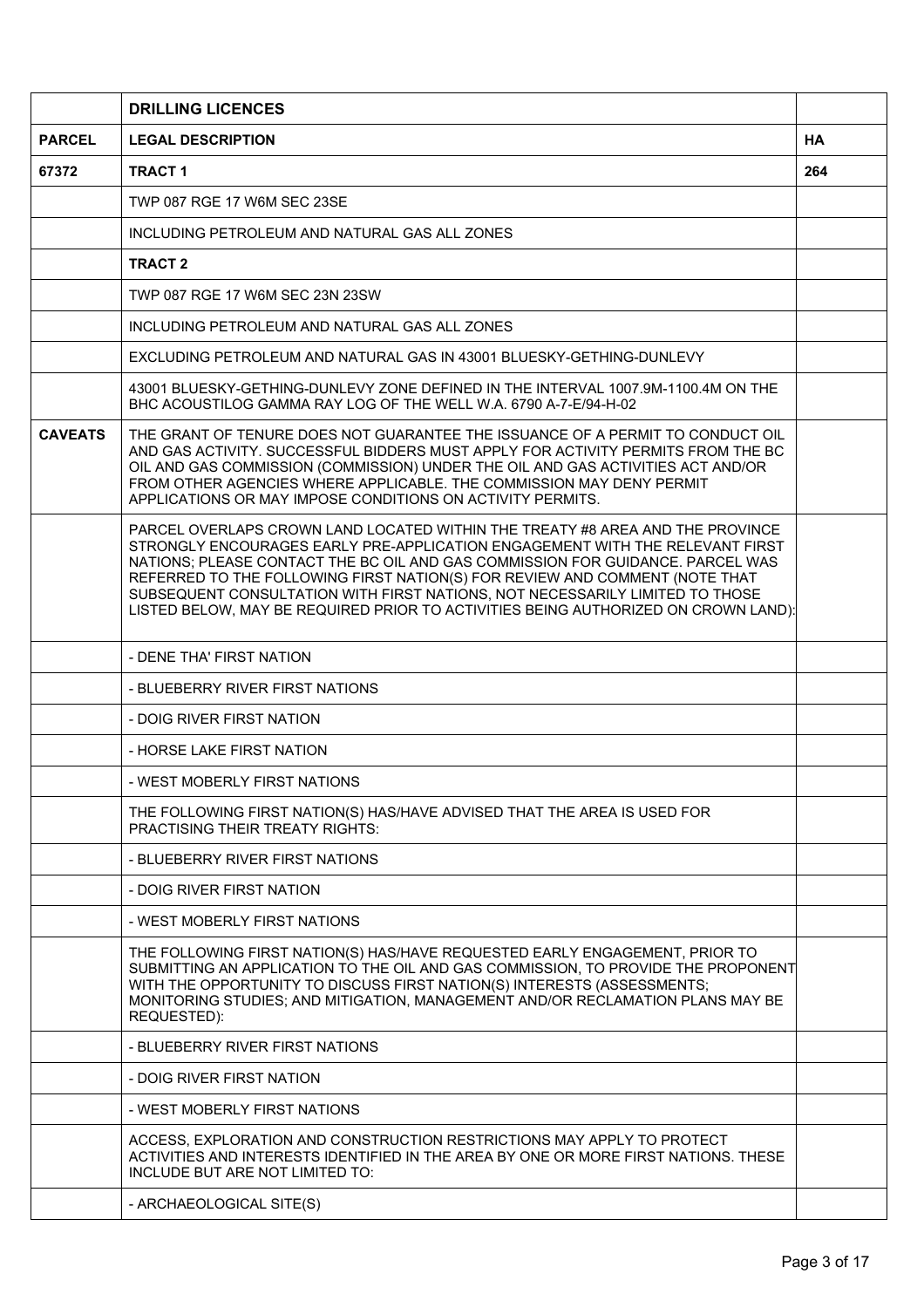| - WILDLIFE AND WILDLIFE HABITAT                                                                                                                                                                                                                             |  |
|-------------------------------------------------------------------------------------------------------------------------------------------------------------------------------------------------------------------------------------------------------------|--|
| - WATER QUALITY                                                                                                                                                                                                                                             |  |
| - HISTORIC OR CURRENT CAMP(S)                                                                                                                                                                                                                               |  |
| - HUNTING                                                                                                                                                                                                                                                   |  |
| - TRAPPING                                                                                                                                                                                                                                                  |  |
| - GATHERING                                                                                                                                                                                                                                                 |  |
| - TRADITIONAL USE AREAS                                                                                                                                                                                                                                     |  |
| - WATERFOWL HABITAT AND NESTING AREAS                                                                                                                                                                                                                       |  |
| - CULTURALLY IMPORTANT PLANTS                                                                                                                                                                                                                               |  |
| - MIGRATORY BIRDS                                                                                                                                                                                                                                           |  |
| CONCERNS AND ISSUES IN THE AREA IDENTIFIED BY ONE OR MORE FIRST NATIONS INCLUDE:                                                                                                                                                                            |  |
| - WATER QUALITY AND WATERSHED VALUES                                                                                                                                                                                                                        |  |
| - CUMULATIVE EFFECTS                                                                                                                                                                                                                                        |  |
| - GATHERING                                                                                                                                                                                                                                                 |  |
| THE BC OIL AND GAS COMMISSION USES AREA BASED ANALYSIS (ABA) AS A TOOL IN THE<br>APPLICATION REVIEW PROCESS; THIS PARCEL OVERLAPS ABA "ENHANCED MANAGEMENT"<br>STATUS WITHIN RIPARIAN RESERVE ZONES (FOR MORE INFORMATION CONTACT THE<br>COMMISSION).       |  |
| ACCESS AND CONSTRUCTION RESTRICTIONS MAY APPLY. PRIOR TO ON-THE-GROUND<br>ACTIVITY, CONTACT THE APPROPRIATE PROVINCIAL MINISTRY FOR APPLICABLE MANAGEMENT<br>AND PROTECTION MEASURES TO MINIMIZE DISTURBANCE AND ADDRESS THE FOLLOWING (NOT<br>LIMITED TO): |  |
| - TRAPLINE(S)                                                                                                                                                                                                                                               |  |
| - GRAZING RESERVE/DESIGNATED USE                                                                                                                                                                                                                            |  |
| - RANGE ACT TENURE(S)                                                                                                                                                                                                                                       |  |
| PARCEL WITHIN OR PARTIALLY WITHIN THE AGRICULTURAL LAND RESERVE; RESTORATION OF<br>SURFACE SOIL ON DISTURBED AREAS REQUIRED. PRECAUTIONS REQUIRED TO PREVENT THE<br>INTRODUCTION OR SPREAD OF INVASIVE PLANTS AND PLANT DISEASES.                           |  |
| POTENTIAL FOR ARCHAEOLOGICAL RESOURCES EXISTS; ARCHAEOLOGICAL IMPACT<br>ASSESSMENT MAY BE REQUIRED.                                                                                                                                                         |  |
| TERM: 3 YEARS                                                                                                                                                                                                                                               |  |
| FEES: \$500.00                                                                                                                                                                                                                                              |  |
| <b>RENT PER HA: \$3.50</b>                                                                                                                                                                                                                                  |  |
| NO FURTHER TRACTS                                                                                                                                                                                                                                           |  |
| REFERENCE NUMBER: 2107002                                                                                                                                                                                                                                   |  |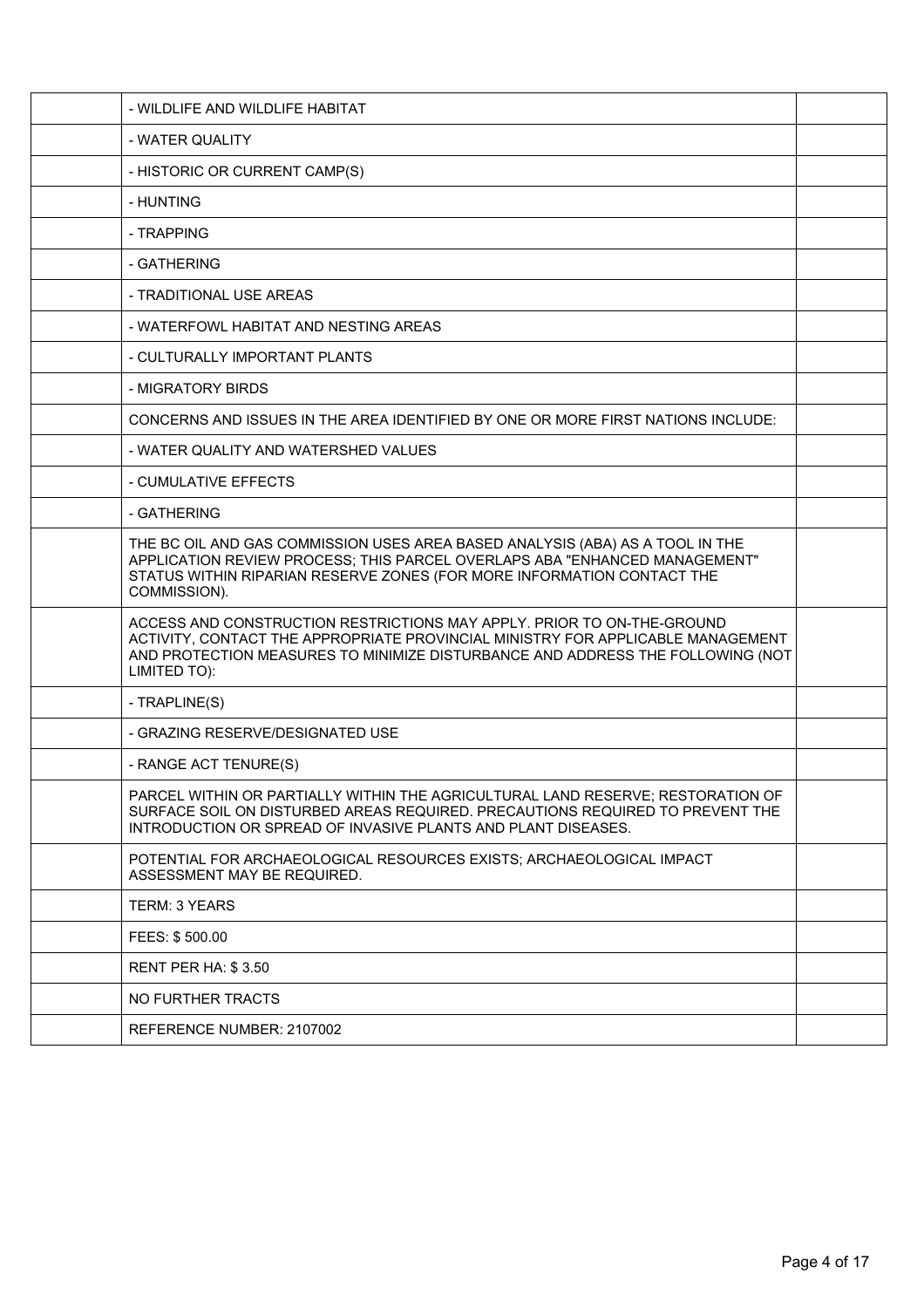| <b>PARCEL</b>  | <b>LEGAL DESCRIPTION</b>                                                                                                                                                                                                                                                                                                                                                                    | <b>HA</b> |
|----------------|---------------------------------------------------------------------------------------------------------------------------------------------------------------------------------------------------------------------------------------------------------------------------------------------------------------------------------------------------------------------------------------------|-----------|
| 67373          | <b>TRACT1</b>                                                                                                                                                                                                                                                                                                                                                                               | 777       |
|                | TWP 088 RGF 19 W6M SFC 2 3 11                                                                                                                                                                                                                                                                                                                                                               |           |
|                | INCLUDING PETROLEUM AND NATURAL GAS BELOW BASE OF 46005 NOTIKEWIN-FALHER-<br><b>WILRICH</b>                                                                                                                                                                                                                                                                                                 |           |
|                | 46005 NOTIKEWIN-FALHER-WILRICH ZONE DEFINED IN THE INTERVAL 780.9M-1032.9M ON THE<br>BHC-SONIC-MICROSONIC LOG OF THE WELL W.A. 7623 D-76-1/94-A-11                                                                                                                                                                                                                                          |           |
| <b>CAVEATS</b> | THE GRANT OF TENURE DOES NOT GUARANTEE THE ISSUANCE OF A PERMIT TO CONDUCT OIL<br>AND GAS ACTIVITY. SUCCESSFUL BIDDERS MUST APPLY FOR ACTIVITY PERMITS FROM THE BC<br>OIL AND GAS COMMISSION (COMMISSION) UNDER THE OIL AND GAS ACTIVITIES ACT AND/OR<br>FROM OTHER AGENCIES WHERE APPLICABLE. THE COMMISSION MAY DENY PERMIT<br>APPLICATIONS OR MAY IMPOSE CONDITIONS ON ACTIVITY PERMITS. |           |
|                | PARCEL LOCATED WITHIN TREATY 8 AREA AND WAS REFERRED TO THE FOLLOWING FIRST<br>NATION(S) FOR REVIEW AND COMMENT (NOTE THAT SUBSEQUENT CONSULTATION WITH FIRST<br>NATIONS, NOT NECESSARILY LIMITED TO THOSE LISTED BELOW, MAY BE REQUIRED PRIOR TO<br><b>ACTIVITIES BEING AUTHORIZED):</b>                                                                                                   |           |
|                | - DENE THA' FIRST NATION                                                                                                                                                                                                                                                                                                                                                                    |           |
|                | - BLUEBERRY RIVER FIRST NATIONS                                                                                                                                                                                                                                                                                                                                                             |           |
|                | - DOIG RIVER FIRST NATION                                                                                                                                                                                                                                                                                                                                                                   |           |
|                | - HORSE LAKE FIRST NATION                                                                                                                                                                                                                                                                                                                                                                   |           |
|                | - WEST MOBERLY FIRST NATIONS                                                                                                                                                                                                                                                                                                                                                                |           |
|                | THE FOLLOWING FIRST NATION(S) HAS/HAVE ADVISED THAT THE AREA IS USED FOR<br>PRACTISING THEIR TREATY RIGHTS:                                                                                                                                                                                                                                                                                 |           |
|                | - BLUEBERRY RIVER FIRST NATIONS                                                                                                                                                                                                                                                                                                                                                             |           |
|                | - DOIG RIVER FIRST NATION                                                                                                                                                                                                                                                                                                                                                                   |           |
|                | - WEST MOBERLY FIRST NATIONS                                                                                                                                                                                                                                                                                                                                                                |           |
|                | THE FOLLOWING FIRST NATION(S) HAS/HAVE REQUESTED EARLY ENGAGEMENT, PRIOR TO<br>SUBMITTING AN APPLICATION TO THE OIL AND GAS COMMISSION, TO PROVIDE THE PROPONENT<br>WITH THE OPPORTUNITY TO DISCUSS FIRST NATION(S) INTERESTS (ASSESSMENTS;<br>MONITORING STUDIES; AND MITIGATION, MANAGEMENT AND/OR RECLAMATION PLANS MAY BE<br>REQUESTED):                                                |           |
|                | - BLUEBERRY RIVER FIRST NATIONS                                                                                                                                                                                                                                                                                                                                                             |           |
|                | - DOIG RIVER FIRST NATION                                                                                                                                                                                                                                                                                                                                                                   |           |
|                | - WEST MOBERLY FIRST NATIONS                                                                                                                                                                                                                                                                                                                                                                |           |
|                | ACCESS, EXPLORATION AND CONSTRUCTION RESTRICTIONS MAY APPLY TO PROTECT<br>ACTIVITIES AND INTERESTS IDENTIFIED IN THE AREA BY ONE OR MORE FIRST NATIONS. THESE<br>INCLUDE BUT ARE NOT LIMITED TO:                                                                                                                                                                                            |           |
|                | - TRADITIONAL USE AREAS                                                                                                                                                                                                                                                                                                                                                                     |           |
|                | - WILDLIFE AND WILDLIFE HABITAT INCLUDING CONNECTIVITY                                                                                                                                                                                                                                                                                                                                      |           |
|                | - RIPARIAN HABITATS                                                                                                                                                                                                                                                                                                                                                                         |           |
|                | WATERFOWL AREAS IN LAKES AND LARGE PONDS                                                                                                                                                                                                                                                                                                                                                    |           |
|                | - CULTURALLY IMPORTANT PLANTS                                                                                                                                                                                                                                                                                                                                                               |           |
|                | - STREAMS, WETLANDS, LAKES                                                                                                                                                                                                                                                                                                                                                                  |           |
|                | - HISTORIC OR CURRENT TRAIL(S)                                                                                                                                                                                                                                                                                                                                                              |           |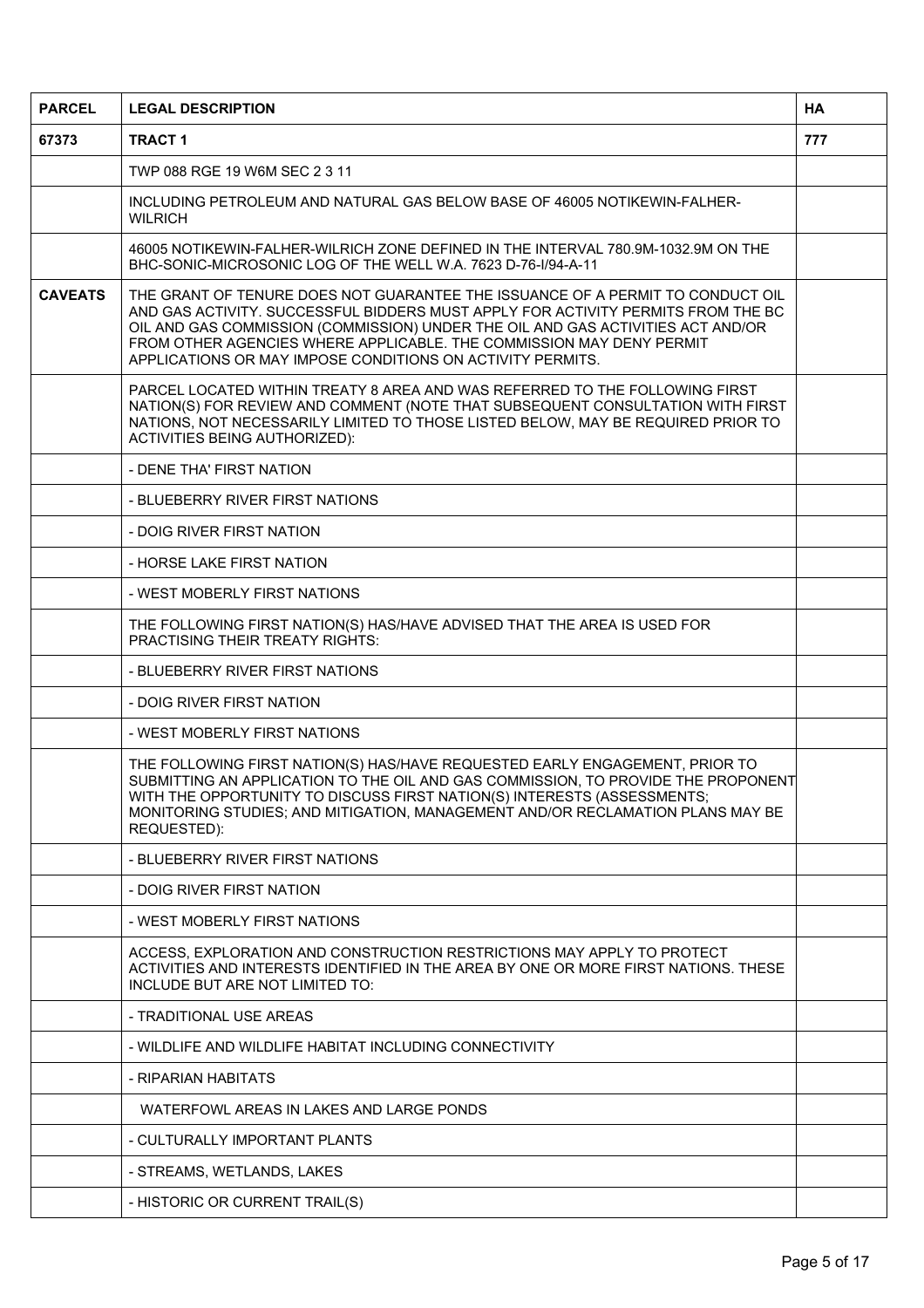| - HISTORIC OR CURRENT CAMP(S)                                                                                                                                                                                                                               |  |
|-------------------------------------------------------------------------------------------------------------------------------------------------------------------------------------------------------------------------------------------------------------|--|
| - BERRY HARVESTING                                                                                                                                                                                                                                          |  |
| - GATHERING                                                                                                                                                                                                                                                 |  |
| - HUNTING                                                                                                                                                                                                                                                   |  |
| - MOOSE                                                                                                                                                                                                                                                     |  |
| - ELK                                                                                                                                                                                                                                                       |  |
| - DEER                                                                                                                                                                                                                                                      |  |
| - PORCUPINE                                                                                                                                                                                                                                                 |  |
| - RABBIT                                                                                                                                                                                                                                                    |  |
| CONCERNS AND ISSUES IN THE AREA IDENTIFIED BY ONE OR MORE FIRST NATIONS INCLUDE:                                                                                                                                                                            |  |
| - CUMULATIVE EFFECTS                                                                                                                                                                                                                                        |  |
| - TRAPLINE(S)                                                                                                                                                                                                                                               |  |
| THE BC OIL AND GAS COMMISSION USES AREA BASED ANALYSIS (ABA) AS A TOOL IN THE<br>APPLICATION REVIEW PROCESS; THIS PARCEL OVERLAPS ABA "ENHANCED MANAGEMENT"<br>STATUS WITHIN RIPARIAN RESERVE ZONES (FOR MORE INFORMATION CONTACT THE<br>COMMISSION).       |  |
| ACCESS AND CONSTRUCTION RESTRICTIONS MAY APPLY. PRIOR TO ON-THE-GROUND<br>ACTIVITY, CONTACT THE APPROPRIATE PROVINCIAL MINISTRY FOR APPLICABLE MANAGEMENT<br>AND PROTECTION MEASURES TO MINIMIZE DISTURBANCE AND ADDRESS THE FOLLOWING (NOT<br>LIMITED TO): |  |
| - FISH AND WILDLIFE MANAGEMENT RESERVE                                                                                                                                                                                                                      |  |
| PARCEL WITHIN OR PARTIALLY WITHIN THE AGRICULTURAL LAND RESERVE; RESTORATION OF<br>SURFACE SOIL ON DISTURBED AREAS REQUIRED. PRECAUTIONS REQUIRED TO PREVENT THE<br>INTRODUCTION OR SPREAD OF INVASIVE PLANTS AND PLANT DISEASES.                           |  |
| RECORDED AND POTENTIAL ARCHAEOLOGICAL SITES EXIST; ARCHAEOLOGICAL IMPACT<br>ASSESSMENT MAY BE REQUIRED.                                                                                                                                                     |  |
| <b>TERM: 3 YEARS</b>                                                                                                                                                                                                                                        |  |
| FEES: \$500.00                                                                                                                                                                                                                                              |  |
| <b>RENT PER HA: \$3.50</b>                                                                                                                                                                                                                                  |  |
| NO FURTHER TRACTS                                                                                                                                                                                                                                           |  |
| REFERENCE NUMBER: 2107005                                                                                                                                                                                                                                   |  |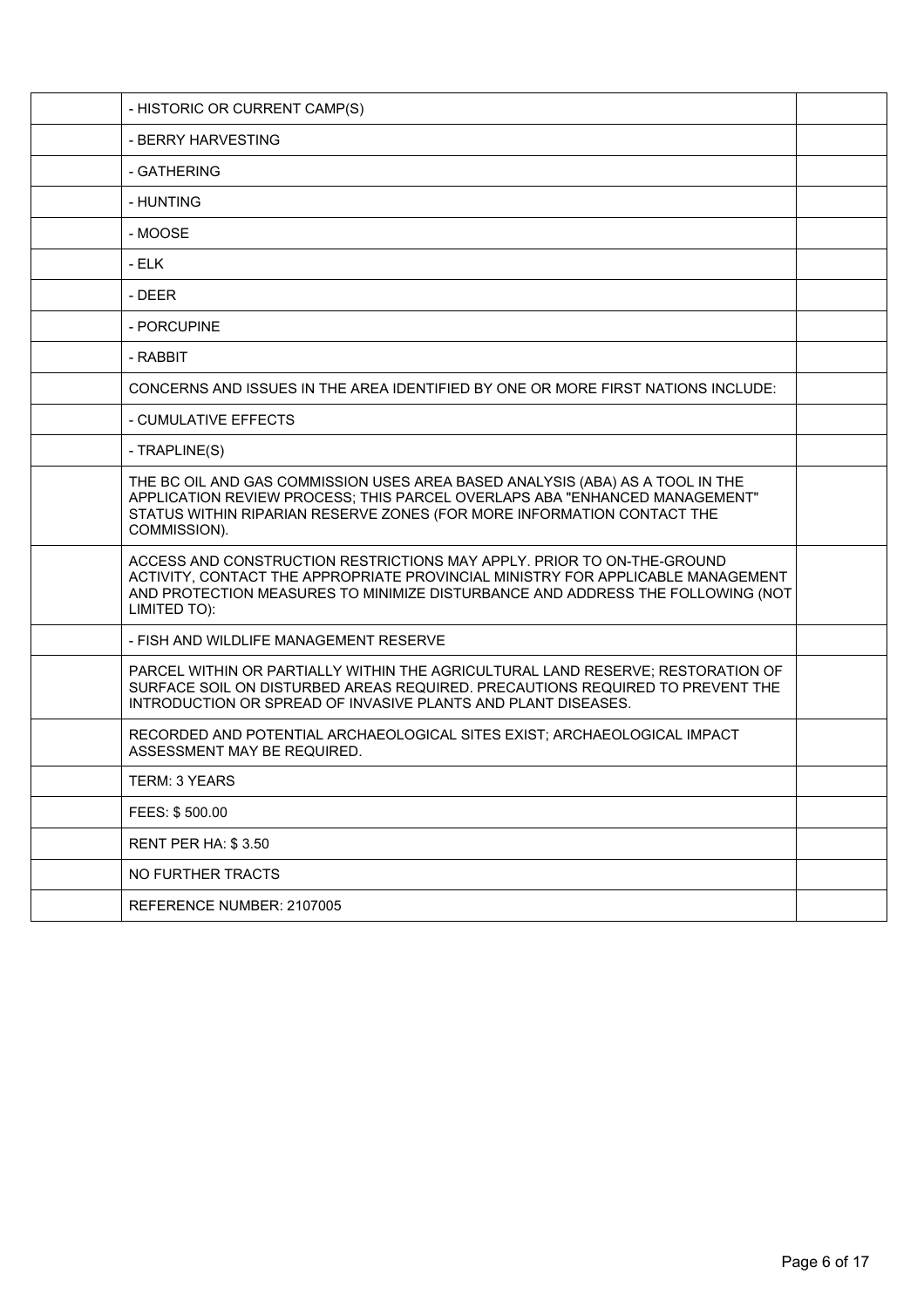|                | <b>LEASES</b>                                                                                                                                                                                                                                                                                                                                                                                                                                                                                        |           |
|----------------|------------------------------------------------------------------------------------------------------------------------------------------------------------------------------------------------------------------------------------------------------------------------------------------------------------------------------------------------------------------------------------------------------------------------------------------------------------------------------------------------------|-----------|
| <b>PARCEL</b>  | <b>LEGAL DESCRIPTION</b>                                                                                                                                                                                                                                                                                                                                                                                                                                                                             | <b>HA</b> |
| 67374          | <b>TRACT 1</b>                                                                                                                                                                                                                                                                                                                                                                                                                                                                                       | 264       |
|                | TWP 079 RGE 21 W6M SEC 20                                                                                                                                                                                                                                                                                                                                                                                                                                                                            |           |
|                | INCLUDING PETROLEUM AND NATURAL GAS ALL ZONES                                                                                                                                                                                                                                                                                                                                                                                                                                                        |           |
| <b>CAVEATS</b> | THE GRANT OF TENURE DOES NOT GUARANTEE THE ISSUANCE OF A PERMIT TO CONDUCT OIL<br>AND GAS ACTIVITY. SUCCESSFUL BIDDERS MUST APPLY FOR ACTIVITY PERMITS FROM THE BC<br>OIL AND GAS COMMISSION (COMMISSION) UNDER THE OIL AND GAS ACTIVITIES ACT AND/OR<br>FROM OTHER AGENCIES WHERE APPLICABLE. THE COMMISSION MAY DENY PERMIT<br>APPLICATIONS OR MAY IMPOSE CONDITIONS ON ACTIVITY PERMITS.                                                                                                          |           |
|                | PARCEL OVERLAPS CROWN LAND LOCATED WITHIN THE TREATY #8 AREA AND THE PROVINCE<br>STRONGLY ENCOURAGES EARLY PRE-APPLICATION ENGAGEMENT WITH THE RELEVANT FIRST<br>NATIONS; PLEASE CONTACT THE BC OIL AND GAS COMMISSION FOR GUIDANCE. PARCEL WAS<br>REFERRED TO THE FOLLOWING FIRST NATION(S) FOR REVIEW AND COMMENT (NOTE THAT<br>SUBSEQUENT CONSULTATION WITH FIRST NATIONS, NOT NECESSARILY LIMITED TO THOSE<br>LISTED BELOW, MAY BE REQUIRED PRIOR TO ACTIVITIES BEING AUTHORIZED ON CROWN LAND): |           |
|                | - DENE THA' FIRST NATION                                                                                                                                                                                                                                                                                                                                                                                                                                                                             |           |
|                | - BLUEBERRY RIVER FIRST NATIONS                                                                                                                                                                                                                                                                                                                                                                                                                                                                      |           |
|                | - DOIG RIVER FIRST NATION                                                                                                                                                                                                                                                                                                                                                                                                                                                                            |           |
|                | - HORSE LAKE FIRST NATION                                                                                                                                                                                                                                                                                                                                                                                                                                                                            |           |
|                | - MCLEOD LAKE INDIAN BAND                                                                                                                                                                                                                                                                                                                                                                                                                                                                            |           |
|                | - SAULTEAU FIRST NATIONS                                                                                                                                                                                                                                                                                                                                                                                                                                                                             |           |
|                | - WEST MOBERLY FIRST NATIONS                                                                                                                                                                                                                                                                                                                                                                                                                                                                         |           |
|                | THE FOLLOWING FIRST NATION(S) HAS/HAVE ADVISED THAT THE AREA IS USED FOR<br><b>PRACTISING THEIR TREATY RIGHTS:</b>                                                                                                                                                                                                                                                                                                                                                                                   |           |
|                | - DENE THA' FIRST NATION                                                                                                                                                                                                                                                                                                                                                                                                                                                                             |           |
|                | - BLUEBERRY RIVER FIRST NATIONS                                                                                                                                                                                                                                                                                                                                                                                                                                                                      |           |
|                | - DOIG RIVER FIRST NATION                                                                                                                                                                                                                                                                                                                                                                                                                                                                            |           |
|                | - HORSE LAKE FIRST NATION                                                                                                                                                                                                                                                                                                                                                                                                                                                                            |           |
|                | - MCLEOD LAKE INDIAN BAND                                                                                                                                                                                                                                                                                                                                                                                                                                                                            |           |
|                | - SAULTEAU FIRST NATIONS                                                                                                                                                                                                                                                                                                                                                                                                                                                                             |           |
|                | - WEST MOBERLY FIRST NATIONS                                                                                                                                                                                                                                                                                                                                                                                                                                                                         |           |
|                | THE FOLLOWING FIRST NATION(S) HAS/HAVE REQUESTED EARLY ENGAGEMENT, PRIOR TO<br>SUBMITTING AN APPLICATION TO THE OIL AND GAS COMMISSION, TO PROVIDE THE PROPONENT<br>WITH THE OPPORTUNITY TO DISCUSS FIRST NATION(S) INTERESTS (ASSESSMENTS;<br>MONITORING STUDIES; AND MITIGATION, MANAGEMENT AND/OR RECLAMATION PLANS MAY BE<br>REQUESTED):                                                                                                                                                         |           |
|                | - BLUEBERRY RIVER FIRST NATIONS                                                                                                                                                                                                                                                                                                                                                                                                                                                                      |           |
|                | - SAULTEAU FIRST NATIONS                                                                                                                                                                                                                                                                                                                                                                                                                                                                             |           |
|                | - DOIG RIVER FIRST NATION                                                                                                                                                                                                                                                                                                                                                                                                                                                                            |           |
|                | - WEST MOBERLY FIRST NATIONS                                                                                                                                                                                                                                                                                                                                                                                                                                                                         |           |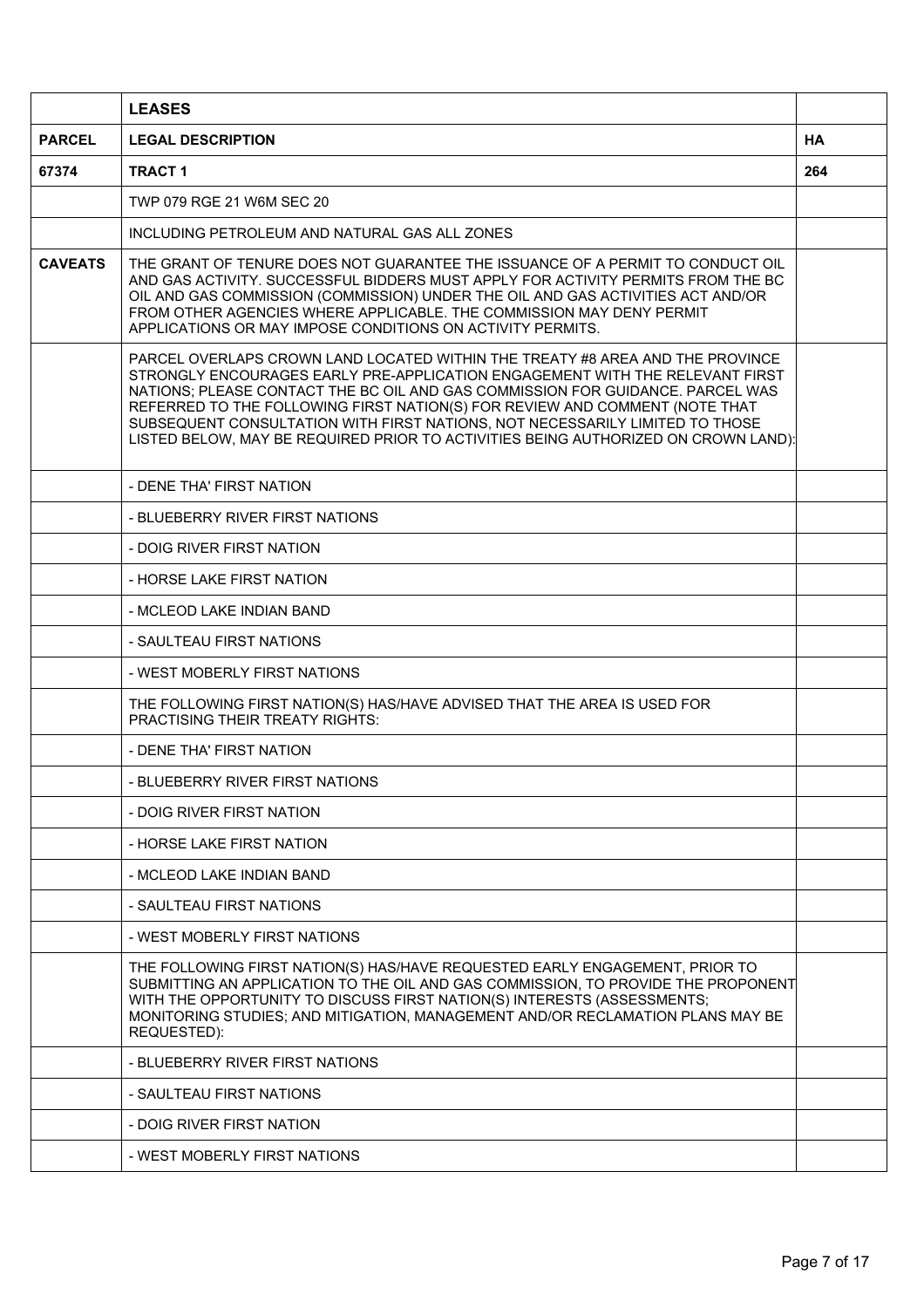| ACCESS, EXPLORATION AND CONSTRUCTION RESTRICTIONS MAY APPLY TO PROTECT<br>ACTIVITIES AND INTERESTS IDENTIFIED IN THE AREA BY ONE OR MORE FIRST NATIONS. THESE<br>INCLUDE BUT ARE NOT LIMITED TO:                                                                     |  |
|----------------------------------------------------------------------------------------------------------------------------------------------------------------------------------------------------------------------------------------------------------------------|--|
| - ARCHAEOLOGICAL SITE(S)                                                                                                                                                                                                                                             |  |
| - CULTURALLY SIGNIFICANT SITE(S) AND CULTURAL HERITAGE RESOURCES.                                                                                                                                                                                                    |  |
| - TRADITIONAL USE AREAS                                                                                                                                                                                                                                              |  |
| - TRAPPING                                                                                                                                                                                                                                                           |  |
| - MOOSE                                                                                                                                                                                                                                                              |  |
| - DEER                                                                                                                                                                                                                                                               |  |
| - HUNTING                                                                                                                                                                                                                                                            |  |
| - CULTURAL AND SPIRITUAL VALUES                                                                                                                                                                                                                                      |  |
| - HARVESTING                                                                                                                                                                                                                                                         |  |
| - WILDLIFE AND WILDLIFE HABITAT INCLUDING CONNECTIVITY                                                                                                                                                                                                               |  |
| - HISTORIC AND CURRENT TRANSPORTATION CORRIDORS (LAND AND WATER)                                                                                                                                                                                                     |  |
| - FISHING                                                                                                                                                                                                                                                            |  |
| - WILDLIFE VALUES                                                                                                                                                                                                                                                    |  |
| - WILDLIFE AND WILDLIFE HABITAT                                                                                                                                                                                                                                      |  |
| - SURFACE WATER                                                                                                                                                                                                                                                      |  |
| - GROUNDWATER AND AQUIFERS                                                                                                                                                                                                                                           |  |
| - RIPARIAN HABITATS                                                                                                                                                                                                                                                  |  |
| - STREAMS, WETLANDS, LAKES                                                                                                                                                                                                                                           |  |
| - UNGULATE BIRTHING AND CALVING AREAS                                                                                                                                                                                                                                |  |
| - SENSITIVE RIPARIAN HABITATS                                                                                                                                                                                                                                        |  |
| PARCEL OVERLAPS TRAPLINE REGISTERED TO FIRST NATION COMMUNITY MEMBER                                                                                                                                                                                                 |  |
| PARCEL IS LOCATED WITHIN AN AREA IDENTIFIED BY THE SAULTEAU AND WEST MOBERLY<br>FIRST NATIONS AS AREA OF CRITICAL COMMUNITY INTEREST (ACCI); CONSULTATION MAY BE<br>REQUESTED BY THE FIRST NATIONS.                                                                  |  |
| CONCERNS AND ISSUES IN THE AREA IDENTIFIED BY ONE OR MORE FIRST NATIONS INCLUDE:                                                                                                                                                                                     |  |
| THE PARCEL IS LOCATED NEAR EXISTING INFRASTRUCTURE. ADDITIONAL SURFACE<br>DISTURBANCE, INCLUDING ACCESS AND WELLSITE CONSTRUCTION, MAY BE UNNECESSARY<br>OR RESTRICTED IN ORDER TO AVOID OR MINIMIZE CUMULATIVE IMPACTS ON FIRST NATION<br>AND ENVIRONMENTAL VALUES. |  |
| - CUMULATIVE EFFECTS                                                                                                                                                                                                                                                 |  |
| - WATER QUALITY AND WATERSHED VALUES                                                                                                                                                                                                                                 |  |
| - BIODIVERSITY AND RIPARIAN VALUES                                                                                                                                                                                                                                   |  |
| - WATER QUALITY AND WATERSHED VALUES                                                                                                                                                                                                                                 |  |
| PARCEL IS LOCATED WITHIN AN AREA IDENTIFIED BY THE SAULTEAU AND WEST MOBERLY<br>FIRST NATIONS AS AREA OF CRITICAL COMMUNITY INTEREST (ACCI); CONSULTATION MAY BE<br>REQUESTED BY THE FIRST NATIONS.                                                                  |  |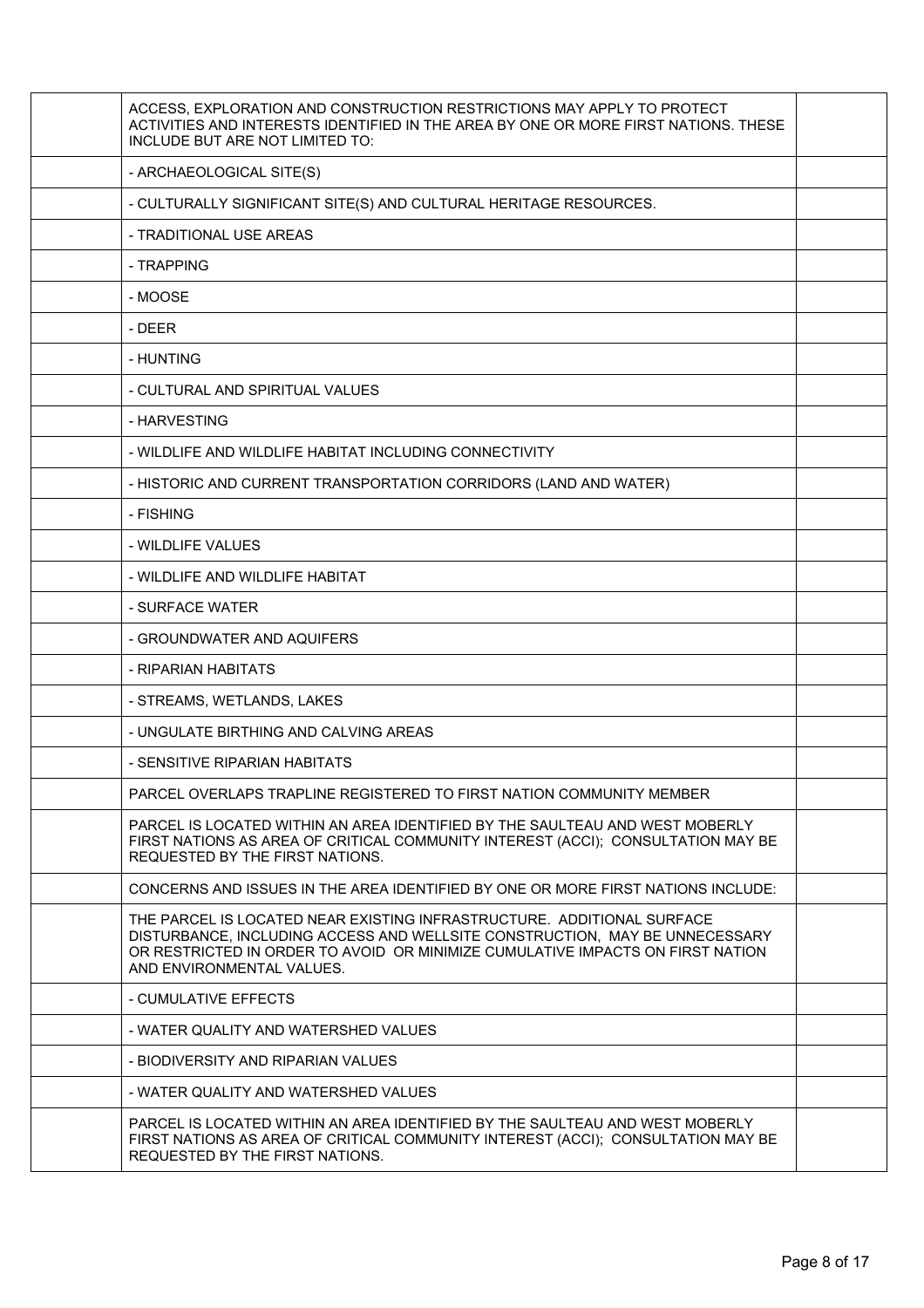|                | THE BC OIL AND GAS COMMISSION USES AREA BASED ANALYSIS (ABA) AS A TOOL IN THE<br>APPLICATION REVIEW PROCESS; THIS PARCEL OVERLAPS ABA "ENHANCED MANAGEMENT"<br>STATUS WITHIN RIPARIAN RESERVE ZONES (FOR MORE INFORMATION CONTACT THE<br>COMMISSION).                                                                                                                                                                                                                                                |           |
|----------------|------------------------------------------------------------------------------------------------------------------------------------------------------------------------------------------------------------------------------------------------------------------------------------------------------------------------------------------------------------------------------------------------------------------------------------------------------------------------------------------------------|-----------|
|                | PARCEL IS LOCATED WITHIN HORN RIVER, MONTNEY OR CORDOVA EMBAYMENT BOUNDARIES<br>IN WHICH SHALE GAS RECOVERY AND TECHNOLOGY IS ANTICIPATED; PARTICIPATION IN A<br>WATER OR ACCESS PLANNING PROCESS WITH OTHER TENURE HOLDERS MAY BE REQUIRED TO<br>COORDINATE ACTIVITIES, EXPLORATION AND DEVELOPMENT.                                                                                                                                                                                                |           |
|                | PARCEL OVERLAPS WILDLIFE HABITAT AREA AND/OR UNGULATE WINTER RANGE ESTABLISHED<br>UNDER THE ENVIRONMENTAL PROTECTION AND MANAGEMENT REGULATION OF THE OIL AND<br>GAS ACTIVITIES ACT. ACCESS RESTRICTIONS MAY APPLY; CONTACT THE BC OIL AND GAS<br>COMMISSION FOR MORE INFORMATION.                                                                                                                                                                                                                   |           |
|                | ACCESS AND WELLSITE CONSTRUCTION RESTRICTIONS MAY APPLY WITHIN:                                                                                                                                                                                                                                                                                                                                                                                                                                      |           |
|                | - MINERAL, COAL AND/OR PLACER RESERVES                                                                                                                                                                                                                                                                                                                                                                                                                                                               |           |
|                | PARCEL WITHIN OR PARTIALLY WITHIN THE AGRICULTURAL LAND RESERVE; RESTORATION OF<br>SURFACE SOIL ON DISTURBED AREAS REQUIRED. PRECAUTIONS REQUIRED TO PREVENT THE<br>INTRODUCTION OR SPREAD OF INVASIVE PLANTS AND PLANT DISEASES.                                                                                                                                                                                                                                                                    |           |
|                | POTENTIAL FOR ARCHAEOLOGICAL RESOURCES EXISTS; ARCHAEOLOGICAL IMPACT<br>ASSESSMENT MAY BE REQUIRED.                                                                                                                                                                                                                                                                                                                                                                                                  |           |
|                | <b>TERM: 5 YEARS</b>                                                                                                                                                                                                                                                                                                                                                                                                                                                                                 |           |
|                | FEES: \$500.00                                                                                                                                                                                                                                                                                                                                                                                                                                                                                       |           |
|                | <b>RENT PER HA: \$7.50</b>                                                                                                                                                                                                                                                                                                                                                                                                                                                                           |           |
|                | NO FURTHER TRACTS                                                                                                                                                                                                                                                                                                                                                                                                                                                                                    |           |
|                | REFERENCE NUMBER: 1912001                                                                                                                                                                                                                                                                                                                                                                                                                                                                            |           |
|                |                                                                                                                                                                                                                                                                                                                                                                                                                                                                                                      |           |
| <b>PARCEL</b>  | <b>LEGAL DESCRIPTION</b>                                                                                                                                                                                                                                                                                                                                                                                                                                                                             | <b>HA</b> |
| 67375          | <b>TRACT 1</b>                                                                                                                                                                                                                                                                                                                                                                                                                                                                                       | 264       |
|                | TWP 079 RGE 21 W6M SEC 29                                                                                                                                                                                                                                                                                                                                                                                                                                                                            |           |
|                | INCLUDING PETROLEUM AND NATURAL GAS BELOW BASE OF 34011 ARTEX-HALFWAY-DOIG                                                                                                                                                                                                                                                                                                                                                                                                                           |           |
|                | 34011 ARTEX-HALFWAY-DOIG (BASE 'A' MARKER TO BASE DOIG PHOSPHATE) ZONE IDENTIFIED<br>IN THE INTERVAL 1674.5M-1944.7M ON THE PHOTO-DENSITY DUAL SPACED NEUTRON LOG AND<br>THE ARRAY INDUCTION LOG OF THE WELL W.A. 24456 1-28-81-20 W6M                                                                                                                                                                                                                                                               |           |
| <b>CAVEATS</b> | THE GRANT OF TENURE DOES NOT GUARANTEE THE ISSUANCE OF A PERMIT TO CONDUCT OIL<br>AND GAS ACTIVITY. SUCCESSFUL BIDDERS MUST APPLY FOR ACTIVITY PERMITS FROM THE BC<br>OIL AND GAS COMMISSION (COMMISSION) UNDER THE OIL AND GAS ACTIVITIES ACT AND/OR<br>FROM OTHER AGENCIES WHERE APPLICABLE. THE COMMISSION MAY DENY PERMIT<br>APPLICATIONS OR MAY IMPOSE CONDITIONS ON ACTIVITY PERMITS.                                                                                                          |           |
|                | PARCEL OVERLAPS CROWN LAND LOCATED WITHIN THE TREATY #8 AREA AND THE PROVINCE<br>STRONGLY ENCOURAGES EARLY PRE-APPLICATION ENGAGEMENT WITH THE RELEVANT FIRST<br>NATIONS; PLEASE CONTACT THE BC OIL AND GAS COMMISSION FOR GUIDANCE. PARCEL WAS<br>REFERRED TO THE FOLLOWING FIRST NATION(S) FOR REVIEW AND COMMENT (NOTE THAT<br>SUBSEQUENT CONSULTATION WITH FIRST NATIONS, NOT NECESSARILY LIMITED TO THOSE<br>LISTED BELOW, MAY BE REQUIRED PRIOR TO ACTIVITIES BEING AUTHORIZED ON CROWN LAND): |           |
|                | - DENE THA' FIRST NATION                                                                                                                                                                                                                                                                                                                                                                                                                                                                             |           |
|                | - BLUEBERRY RIVER FIRST NATIONS                                                                                                                                                                                                                                                                                                                                                                                                                                                                      |           |
|                | - DOIG RIVER FIRST NATION                                                                                                                                                                                                                                                                                                                                                                                                                                                                            |           |
|                | - HORSE LAKE FIRST NATION                                                                                                                                                                                                                                                                                                                                                                                                                                                                            |           |
|                | - MCLEOD LAKE INDIAN BAND                                                                                                                                                                                                                                                                                                                                                                                                                                                                            |           |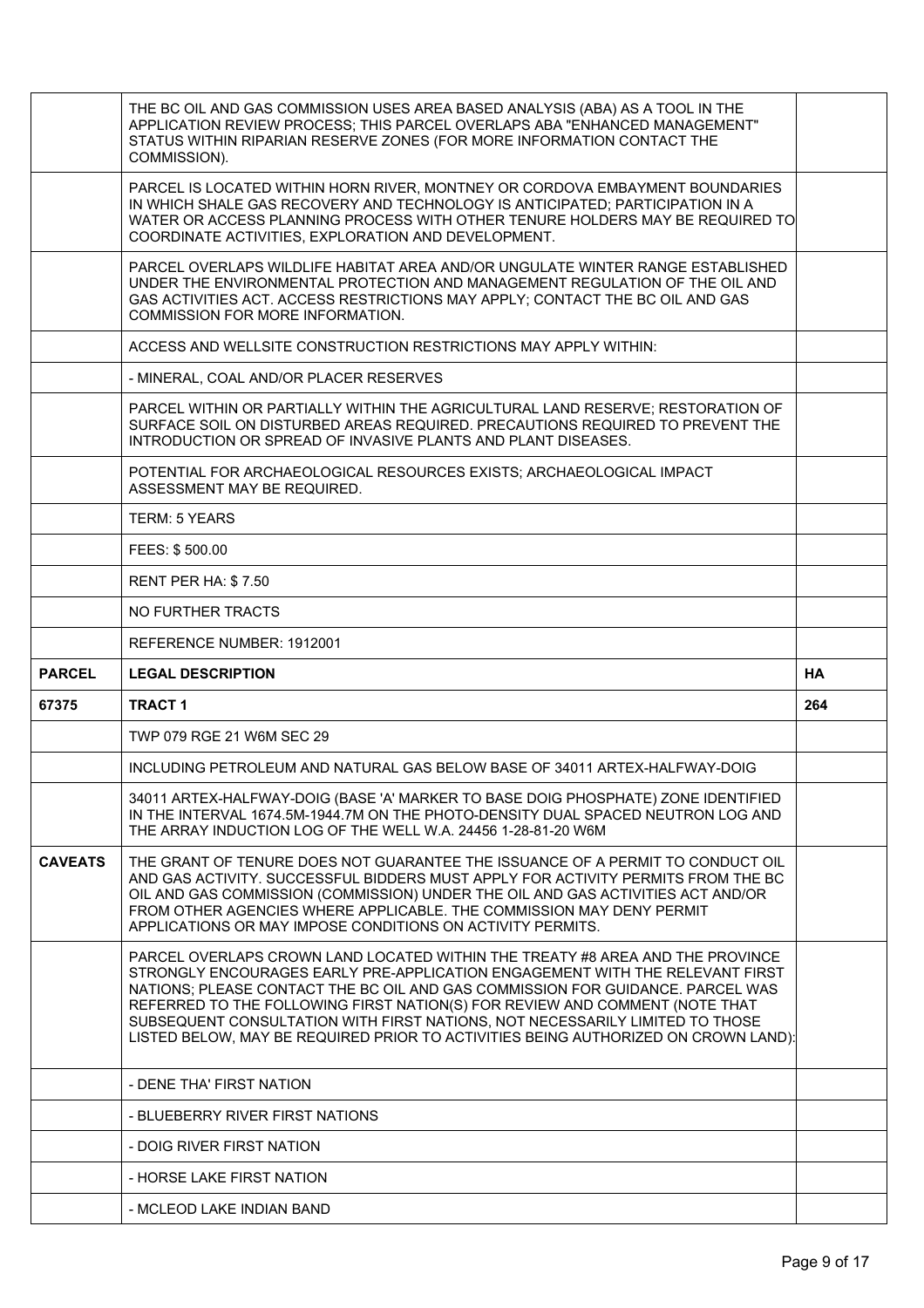| - SAULTEAU FIRST NATIONS                                                                                                                                                                                                                                                                                                                     |  |
|----------------------------------------------------------------------------------------------------------------------------------------------------------------------------------------------------------------------------------------------------------------------------------------------------------------------------------------------|--|
| - WEST MOBERLY FIRST NATIONS                                                                                                                                                                                                                                                                                                                 |  |
| THE FOLLOWING FIRST NATION(S) HAS/HAVE ADVISED THAT THE AREA IS USED FOR<br>PRACTISING THEIR TREATY RIGHTS:                                                                                                                                                                                                                                  |  |
| - DENE THA' FIRST NATION                                                                                                                                                                                                                                                                                                                     |  |
| - BLUEBERRY RIVER FIRST NATIONS                                                                                                                                                                                                                                                                                                              |  |
| - DOIG RIVER FIRST NATION                                                                                                                                                                                                                                                                                                                    |  |
| - HORSE LAKE FIRST NATION                                                                                                                                                                                                                                                                                                                    |  |
| - MCLEOD LAKE INDIAN BAND                                                                                                                                                                                                                                                                                                                    |  |
| - SAULTEAU FIRST NATIONS                                                                                                                                                                                                                                                                                                                     |  |
| - WEST MOBERLY FIRST NATIONS                                                                                                                                                                                                                                                                                                                 |  |
| THE FOLLOWING FIRST NATION(S) HAS/HAVE REQUESTED EARLY ENGAGEMENT, PRIOR TO<br>SUBMITTING AN APPLICATION TO THE OIL AND GAS COMMISSION, TO PROVIDE THE PROPONENT<br>WITH THE OPPORTUNITY TO DISCUSS FIRST NATION(S) INTERESTS (ASSESSMENTS;<br>MONITORING STUDIES; AND MITIGATION, MANAGEMENT AND/OR RECLAMATION PLANS MAY BE<br>REQUESTED): |  |
| - BLUEBERRY RIVER FIRST NATIONS                                                                                                                                                                                                                                                                                                              |  |
| - SAULTEAU FIRST NATIONS                                                                                                                                                                                                                                                                                                                     |  |
| - DOIG RIVER FIRST NATION                                                                                                                                                                                                                                                                                                                    |  |
| - WEST MOBERLY FIRST NATIONS                                                                                                                                                                                                                                                                                                                 |  |
| ACCESS, EXPLORATION AND CONSTRUCTION RESTRICTIONS MAY APPLY TO PROTECT<br>ACTIVITIES AND INTERESTS IDENTIFIED IN THE AREA BY ONE OR MORE FIRST NATIONS. THESE<br>INCLUDE BUT ARE NOT LIMITED TO:                                                                                                                                             |  |
| - ARCHAEOLOGICAL SITE(S)                                                                                                                                                                                                                                                                                                                     |  |
| - CULTURALLY SIGNIFICANT SITE(S) AND CULTURAL HERITAGE RESOURCES.                                                                                                                                                                                                                                                                            |  |
| - TRADITIONAL USE AREAS                                                                                                                                                                                                                                                                                                                      |  |
| - TRAPPING                                                                                                                                                                                                                                                                                                                                   |  |
| - MOOSE                                                                                                                                                                                                                                                                                                                                      |  |
| - DEER                                                                                                                                                                                                                                                                                                                                       |  |
| - HUNTING                                                                                                                                                                                                                                                                                                                                    |  |
| - CULTURAL AND SPIRITUAL VALUES                                                                                                                                                                                                                                                                                                              |  |
| - HARVESTING                                                                                                                                                                                                                                                                                                                                 |  |
| - WILDLIFE AND WILDLIFE HABITAT INCLUDING CONNECTIVITY                                                                                                                                                                                                                                                                                       |  |
| - HISTORIC AND CURRENT TRANSPORTATION CORRIDORS (LAND AND WATER)                                                                                                                                                                                                                                                                             |  |
| - FISHING                                                                                                                                                                                                                                                                                                                                    |  |
| - WILDLIFE VALUES                                                                                                                                                                                                                                                                                                                            |  |
| - WILDLIFE AND WILDLIFE HABITAT                                                                                                                                                                                                                                                                                                              |  |
| - SURFACE WATER                                                                                                                                                                                                                                                                                                                              |  |
| - GROUNDWATER AND AQUIFERS                                                                                                                                                                                                                                                                                                                   |  |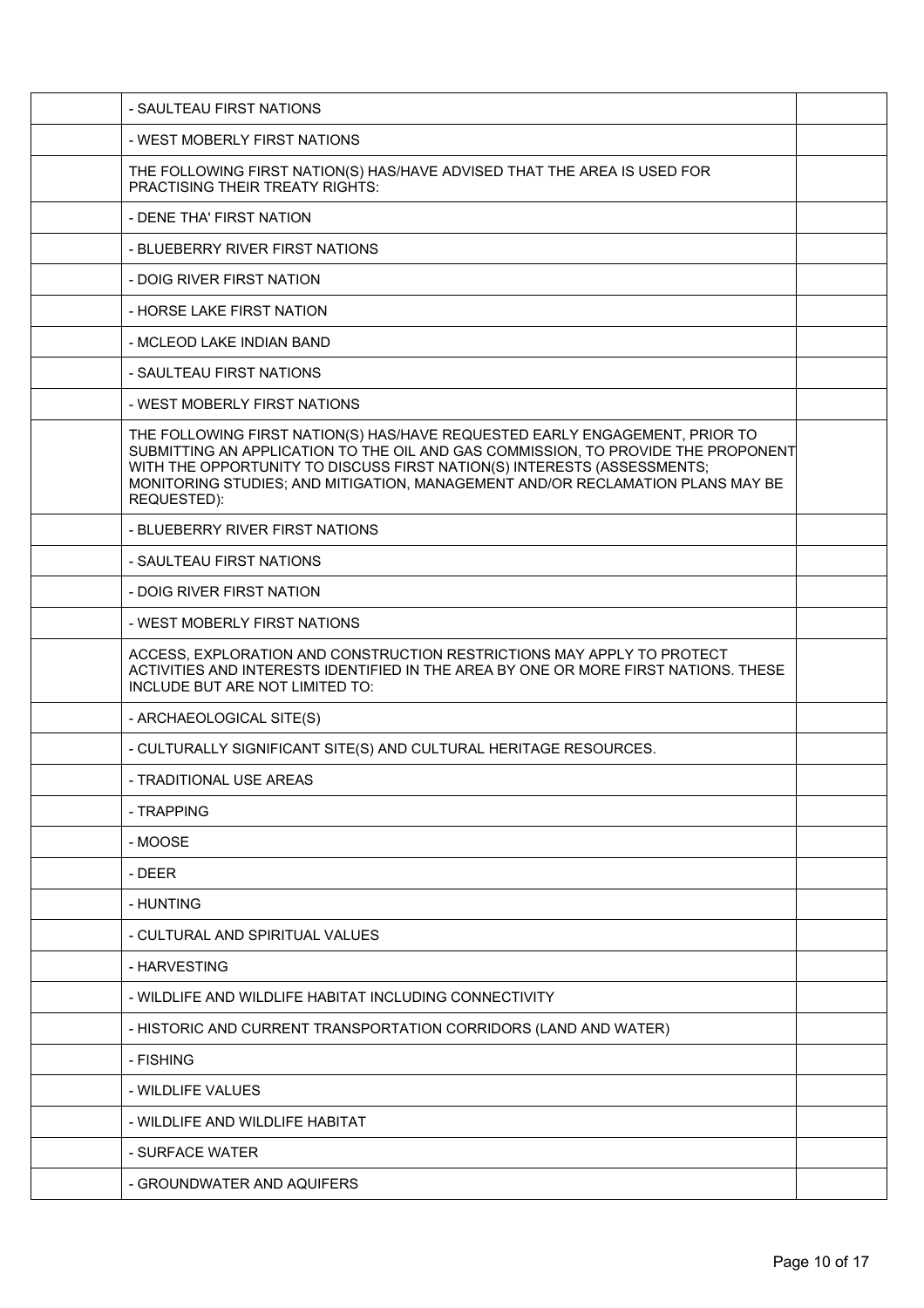|                | - RIPARIAN HABITATS                                                                                                                                                                                                                                                                                                                                                                         |           |
|----------------|---------------------------------------------------------------------------------------------------------------------------------------------------------------------------------------------------------------------------------------------------------------------------------------------------------------------------------------------------------------------------------------------|-----------|
|                | - STREAMS, WETLANDS, LAKES                                                                                                                                                                                                                                                                                                                                                                  |           |
|                | - UNGULATE BIRTHING AND CALVING AREAS                                                                                                                                                                                                                                                                                                                                                       |           |
|                | - SENSITIVE RIPARIAN HABITATS                                                                                                                                                                                                                                                                                                                                                               |           |
|                | CONCERNS AND ISSUES IN THE AREA IDENTIFIED BY ONE OR MORE FIRST NATIONS INCLUDE:                                                                                                                                                                                                                                                                                                            |           |
|                | - CUMULATIVE EFFECTS                                                                                                                                                                                                                                                                                                                                                                        |           |
|                | - WATER QUALITY AND WATERSHED VALUES                                                                                                                                                                                                                                                                                                                                                        |           |
|                | - BIODIVERSITY AND RIPARIAN VALUES                                                                                                                                                                                                                                                                                                                                                          |           |
|                | - WATER QUALITY AND WATERSHED VALUES                                                                                                                                                                                                                                                                                                                                                        |           |
|                | THE PARCEL IS LOCATED NEAR EXISTING INFRASTRUCTURE. ADDITIONAL SURFACE<br>DISTURBANCE, INCLUDING ACCESS AND WELLSITE CONSTRUCTION, MAY BE UNNECESSARY<br>OR RESTRICTED IN ORDER TO AVOID OR MINIMIZE CUMULATIVE IMPACTS ON FIRST NATION<br>AND ENVIRONMENTAL VALUES.                                                                                                                        |           |
|                | THE BC OIL AND GAS COMMISSION USES AREA BASED ANALYSIS (ABA) AS A TOOL IN THE<br>APPLICATION REVIEW PROCESS; THIS PARCEL OVERLAPS ABA "ENHANCED MANAGEMENT"<br>STATUS WITHIN RIPARIAN RESERVE ZONES (FOR MORE INFORMATION CONTACT THE<br>COMMISSION).                                                                                                                                       |           |
|                | PARCEL IS LOCATED WITHIN HORN RIVER, MONTNEY OR CORDOVA EMBAYMENT BOUNDARIES<br>IN WHICH SHALE GAS RECOVERY AND TECHNOLOGY IS ANTICIPATED; PARTICIPATION IN A<br>WATER OR ACCESS PLANNING PROCESS WITH OTHER TENURE HOLDERS MAY BE REQUIRED TO<br>COORDINATE ACTIVITIES, EXPLORATION AND DEVELOPMENT.                                                                                       |           |
|                | PARCEL OVERLAPS WILDLIFE HABITAT AREA AND/OR UNGULATE WINTER RANGE ESTABLISHED<br>UNDER THE ENVIRONMENTAL PROTECTION AND MANAGEMENT REGULATION OF THE OIL AND<br>GAS ACTIVITIES ACT. ACCESS RESTRICTIONS MAY APPLY; CONTACT THE BC OIL AND GAS<br>COMMISSION FOR MORE INFORMATION.                                                                                                          |           |
|                | PARCEL WITHIN OR PARTIALLY WITHIN THE AGRICULTURAL LAND RESERVE; RESTORATION OF<br>SURFACE SOIL ON DISTURBED AREAS REQUIRED. PRECAUTIONS REQUIRED TO PREVENT THE<br>INTRODUCTION OR SPREAD OF INVASIVE PLANTS AND PLANT DISEASES.                                                                                                                                                           |           |
|                | POTENTIAL FOR ARCHAEOLOGICAL RESOURCES EXISTS; ARCHAEOLOGICAL IMPACT<br>ASSESSMENT MAY BE REQUIRED.                                                                                                                                                                                                                                                                                         |           |
|                | TFRM: 5 YFARS                                                                                                                                                                                                                                                                                                                                                                               |           |
|                | FEES: \$500.00                                                                                                                                                                                                                                                                                                                                                                              |           |
|                | <b>RENT PER HA: \$7.50</b>                                                                                                                                                                                                                                                                                                                                                                  |           |
|                | NO FURTHER TRACTS                                                                                                                                                                                                                                                                                                                                                                           |           |
|                | REFERENCE NUMBER: 1912002                                                                                                                                                                                                                                                                                                                                                                   |           |
| <b>PARCEL</b>  | <b>LEGAL DESCRIPTION</b>                                                                                                                                                                                                                                                                                                                                                                    | <b>HA</b> |
| 67376          | <b>TRACT1</b>                                                                                                                                                                                                                                                                                                                                                                               | 264       |
|                | TWP 079 RGE 21 W6M SEC 31                                                                                                                                                                                                                                                                                                                                                                   |           |
|                | INCLUDING PETROLEUM AND NATURAL GAS ALL ZONES                                                                                                                                                                                                                                                                                                                                               |           |
| <b>CAVEATS</b> | THE GRANT OF TENURE DOES NOT GUARANTEE THE ISSUANCE OF A PERMIT TO CONDUCT OIL<br>AND GAS ACTIVITY. SUCCESSFUL BIDDERS MUST APPLY FOR ACTIVITY PERMITS FROM THE BC<br>OIL AND GAS COMMISSION (COMMISSION) UNDER THE OIL AND GAS ACTIVITIES ACT AND/OR<br>FROM OTHER AGENCIES WHERE APPLICABLE. THE COMMISSION MAY DENY PERMIT<br>APPLICATIONS OR MAY IMPOSE CONDITIONS ON ACTIVITY PERMITS. |           |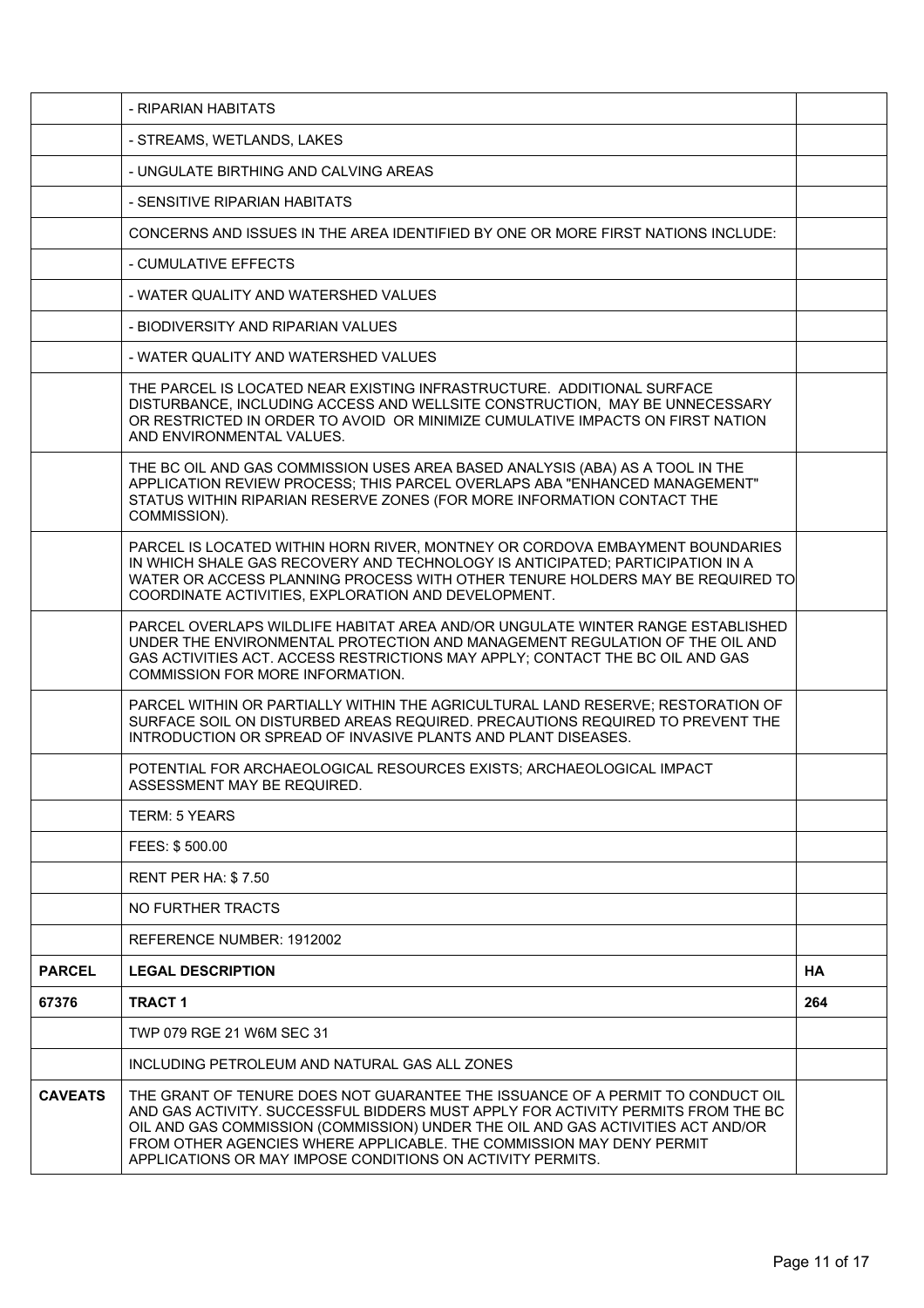| PARCEL OVERLAPS CROWN LAND LOCATED WITHIN THE TREATY #8 AREA AND THE PROVINCE<br>STRONGLY ENCOURAGES EARLY PRE-APPLICATION ENGAGEMENT WITH THE RELEVANT FIRST<br>NATIONS; PLEASE CONTACT THE BC OIL AND GAS COMMISSION FOR GUIDANCE. PARCEL WAS<br>REFERRED TO THE FOLLOWING FIRST NATION(S) FOR REVIEW AND COMMENT (NOTE THAT<br>SUBSEQUENT CONSULTATION WITH FIRST NATIONS, NOT NECESSARILY LIMITED TO THOSE<br>LISTED BELOW, MAY BE REQUIRED PRIOR TO ACTIVITIES BEING AUTHORIZED ON CROWN LAND): |  |
|------------------------------------------------------------------------------------------------------------------------------------------------------------------------------------------------------------------------------------------------------------------------------------------------------------------------------------------------------------------------------------------------------------------------------------------------------------------------------------------------------|--|
| - DENE THA' FIRST NATION                                                                                                                                                                                                                                                                                                                                                                                                                                                                             |  |
| - BLUEBERRY RIVER FIRST NATIONS                                                                                                                                                                                                                                                                                                                                                                                                                                                                      |  |
| - DOIG RIVER FIRST NATION                                                                                                                                                                                                                                                                                                                                                                                                                                                                            |  |
| - HORSE LAKE FIRST NATION                                                                                                                                                                                                                                                                                                                                                                                                                                                                            |  |
| - MCLEOD LAKE INDIAN BAND                                                                                                                                                                                                                                                                                                                                                                                                                                                                            |  |
| - SAULTEAU FIRST NATIONS                                                                                                                                                                                                                                                                                                                                                                                                                                                                             |  |
| - WEST MOBERLY FIRST NATIONS                                                                                                                                                                                                                                                                                                                                                                                                                                                                         |  |
| THE FOLLOWING FIRST NATION(S) HAS/HAVE ADVISED THAT THE AREA IS USED FOR<br><b>PRACTISING THEIR TREATY RIGHTS:</b>                                                                                                                                                                                                                                                                                                                                                                                   |  |
| - DENE THA' FIRST NATION                                                                                                                                                                                                                                                                                                                                                                                                                                                                             |  |
| - BLUEBERRY RIVER FIRST NATIONS                                                                                                                                                                                                                                                                                                                                                                                                                                                                      |  |
| - DOIG RIVER FIRST NATION                                                                                                                                                                                                                                                                                                                                                                                                                                                                            |  |
| - HORSE LAKE FIRST NATION                                                                                                                                                                                                                                                                                                                                                                                                                                                                            |  |
| - MCLEOD LAKE INDIAN BAND                                                                                                                                                                                                                                                                                                                                                                                                                                                                            |  |
| - SAULTEAU FIRST NATIONS                                                                                                                                                                                                                                                                                                                                                                                                                                                                             |  |
| - WEST MOBERLY FIRST NATIONS                                                                                                                                                                                                                                                                                                                                                                                                                                                                         |  |
| THE FOLLOWING FIRST NATION(S) HAS/HAVE REQUESTED EARLY ENGAGEMENT, PRIOR TO<br>SUBMITTING AN APPLICATION TO THE OIL AND GAS COMMISSION, TO PROVIDE THE PROPONENT<br>WITH THE OPPORTUNITY TO DISCUSS FIRST NATION(S) INTERESTS (ASSESSMENTS;<br>MONITORING STUDIES; AND MITIGATION, MANAGEMENT AND/OR RECLAMATION PLANS MAY BE<br>REQUESTED):                                                                                                                                                         |  |
| - BLUEBERRY RIVER FIRST NATIONS                                                                                                                                                                                                                                                                                                                                                                                                                                                                      |  |
| - SAULTEAU FIRST NATIONS                                                                                                                                                                                                                                                                                                                                                                                                                                                                             |  |
| - DOIG RIVER FIRST NATION                                                                                                                                                                                                                                                                                                                                                                                                                                                                            |  |
| - WEST MOBERLY FIRST NATIONS                                                                                                                                                                                                                                                                                                                                                                                                                                                                         |  |
| ACCESS, EXPLORATION AND CONSTRUCTION RESTRICTIONS MAY APPLY TO PROTECT<br>ACTIVITIES AND INTERESTS IDENTIFIED IN THE AREA BY ONE OR MORE FIRST NATIONS. THESE<br>INCLUDE BUT ARE NOT LIMITED TO:                                                                                                                                                                                                                                                                                                     |  |
| - ARCHAEOLOGICAL SITE(S)                                                                                                                                                                                                                                                                                                                                                                                                                                                                             |  |
| - CULTURALLY SIGNIFICANT SITE(S) AND CULTURAL HERITAGE RESOURCES.                                                                                                                                                                                                                                                                                                                                                                                                                                    |  |
| - TRADITIONAL USE AREAS                                                                                                                                                                                                                                                                                                                                                                                                                                                                              |  |
| - TRAPPING                                                                                                                                                                                                                                                                                                                                                                                                                                                                                           |  |
| - MOOSE                                                                                                                                                                                                                                                                                                                                                                                                                                                                                              |  |
| - DEER                                                                                                                                                                                                                                                                                                                                                                                                                                                                                               |  |
| - HUNTING                                                                                                                                                                                                                                                                                                                                                                                                                                                                                            |  |
|                                                                                                                                                                                                                                                                                                                                                                                                                                                                                                      |  |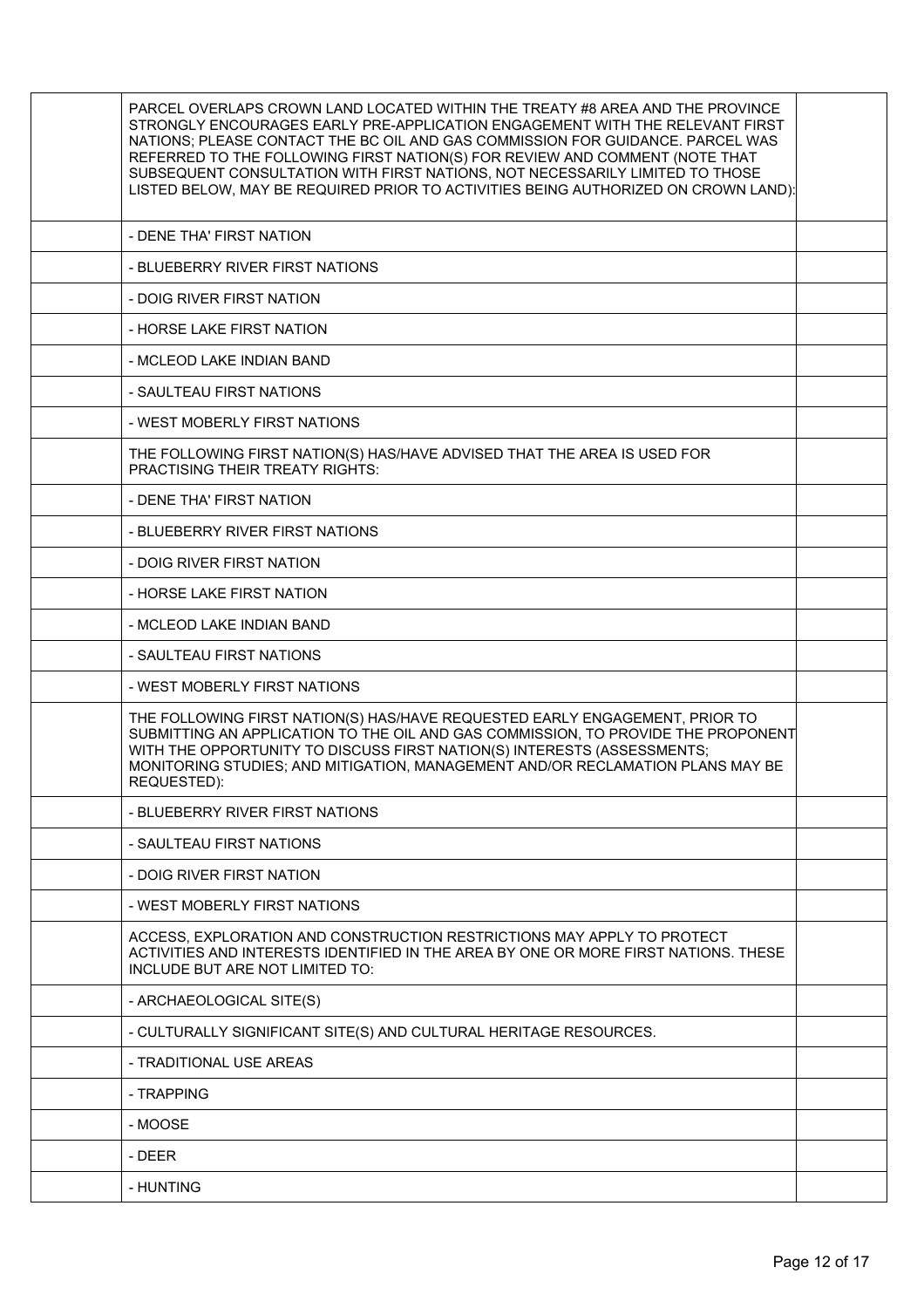| - CULTURAL AND SPIRITUAL VALUES                                                                                                                                                                                                                                                                       |  |
|-------------------------------------------------------------------------------------------------------------------------------------------------------------------------------------------------------------------------------------------------------------------------------------------------------|--|
| - HARVESTING                                                                                                                                                                                                                                                                                          |  |
| - WILDLIFE AND WILDLIFE HABITAT INCLUDING CONNECTIVITY                                                                                                                                                                                                                                                |  |
| - HISTORIC AND CURRENT TRANSPORTATION CORRIDORS (LAND AND WATER)                                                                                                                                                                                                                                      |  |
| - FISHING                                                                                                                                                                                                                                                                                             |  |
| - WILDLIFE VALUES                                                                                                                                                                                                                                                                                     |  |
| - WILDLIFE AND WILDLIFE HABITAT                                                                                                                                                                                                                                                                       |  |
| - SURFACE WATER                                                                                                                                                                                                                                                                                       |  |
| - GROUNDWATER AND AQUIFERS                                                                                                                                                                                                                                                                            |  |
| - RIPARIAN HABITATS                                                                                                                                                                                                                                                                                   |  |
| - STREAMS, WETLANDS, LAKES                                                                                                                                                                                                                                                                            |  |
| - HABITATION SITES                                                                                                                                                                                                                                                                                    |  |
| - UNGULATE BIRTHING AND CALVING AREAS                                                                                                                                                                                                                                                                 |  |
| - HABITATION SITES                                                                                                                                                                                                                                                                                    |  |
| - SENSITIVE RIPARIAN HABITATS                                                                                                                                                                                                                                                                         |  |
| CONCERNS AND ISSUES IN THE AREA IDENTIFIED BY ONE OR MORE FIRST NATIONS INCLUDE:                                                                                                                                                                                                                      |  |
| - CUMULATIVE EFFECTS                                                                                                                                                                                                                                                                                  |  |
| - WATER QUALITY AND WATERSHED VALUES                                                                                                                                                                                                                                                                  |  |
| - BIODIVERSITY AND RIPARIAN VALUES                                                                                                                                                                                                                                                                    |  |
| - WATER QUALITY AND WATERSHED VALUES                                                                                                                                                                                                                                                                  |  |
| THE PARCEL IS LOCATED NEAR EXISTING INFRASTRUCTURE. ADDITIONAL SURFACE<br>DISTURBANCE, INCLUDING ACCESS AND WELLSITE CONSTRUCTION, MAY BE UNNECESSARY<br>OR RESTRICTED IN ORDER TO AVOID OR MINIMIZE CUMULATIVE IMPACTS ON FIRST NATION<br>AND ENVIRONMENTAL VALUES.                                  |  |
| PARCEL IS LOCATED WITHIN AN AREA IDENTIFIED BY THE SAULTEAU AND WEST MOBERLY<br>FIRST NATIONS AS AREA OF CRITICAL COMMUNITY INTEREST (ACCI); CONSULTATION MAY BE<br>REQUESTED BY THE FIRST NATIONS.                                                                                                   |  |
| THE BC OIL AND GAS COMMISSION USES AREA BASED ANALYSIS (ABA) AS A TOOL IN THE<br>APPLICATION REVIEW PROCESS; THIS PARCEL OVERLAPS ABA "ENHANCED MANAGEMENT"<br>STATUS WITHIN RIPARIAN RESERVE ZONES (FOR MORE INFORMATION CONTACT THE<br>COMMISSION).                                                 |  |
| PARCEL IS LOCATED WITHIN HORN RIVER, MONTNEY OR CORDOVA EMBAYMENT BOUNDARIES<br>IN WHICH SHALE GAS RECOVERY AND TECHNOLOGY IS ANTICIPATED; PARTICIPATION IN A<br>WATER OR ACCESS PLANNING PROCESS WITH OTHER TENURE HOLDERS MAY BE REQUIRED TO<br>COORDINATE ACTIVITIES, EXPLORATION AND DEVELOPMENT. |  |
| PARCEL OVERLAPS WILDLIFE HABITAT AREA AND/OR UNGULATE WINTER RANGE ESTABLISHED<br>UNDER THE ENVIRONMENTAL PROTECTION AND MANAGEMENT REGULATION OF THE OIL AND<br>GAS ACTIVITIES ACT. ACCESS RESTRICTIONS MAY APPLY; CONTACT THE BC OIL AND GAS<br>COMMISSION FOR MORE INFORMATION.                    |  |
| ACCESS AND CONSTRUCTION RESTRICTIONS MAY APPLY. PRIOR TO ON-THE-GROUND<br>ACTIVITY, CONTACT THE APPROPRIATE PROVINCIAL MINISTRY FOR APPLICABLE MANAGEMENT<br>AND PROTECTION MEASURES TO MINIMIZE DISTURBANCE AND ADDRESS THE FOLLOWING (NOT<br>LIMITED TO):                                           |  |
| - QUARRY, SAND AND GRAVEL RESERVE                                                                                                                                                                                                                                                                     |  |
|                                                                                                                                                                                                                                                                                                       |  |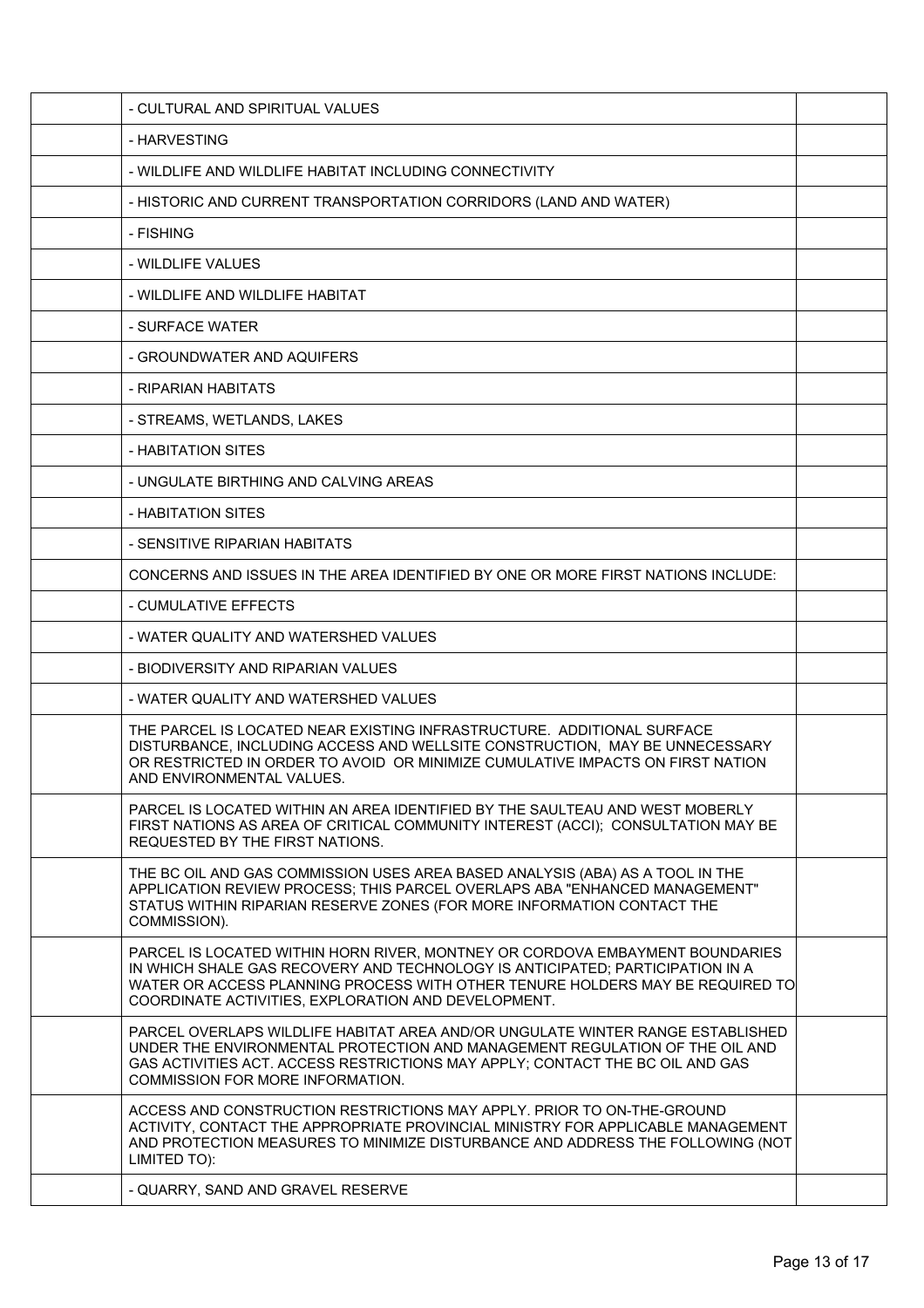|                | - MINERAL, COAL AND/OR PLACER TENURE                                                                                                                                                                                                                                                                                                                                                        |     |
|----------------|---------------------------------------------------------------------------------------------------------------------------------------------------------------------------------------------------------------------------------------------------------------------------------------------------------------------------------------------------------------------------------------------|-----|
|                | - MINERAL, COAL AND/OR PLACER RESERVES                                                                                                                                                                                                                                                                                                                                                      |     |
|                | PARCEL WITHIN OR PARTIALLY WITHIN THE AGRICULTURAL LAND RESERVE; RESTORATION OF<br>SURFACE SOIL ON DISTURBED AREAS REQUIRED. PRECAUTIONS REQUIRED TO PREVENT THE<br>INTRODUCTION OR SPREAD OF INVASIVE PLANTS AND PLANT DISEASES.                                                                                                                                                           |     |
|                | POTENTIAL FOR ARCHAEOLOGICAL RESOURCES EXISTS; ARCHAEOLOGICAL IMPACT<br>ASSESSMENT MAY BE REQUIRED.                                                                                                                                                                                                                                                                                         |     |
|                | <b>TERM: 5 YEARS</b>                                                                                                                                                                                                                                                                                                                                                                        |     |
|                | FEES: \$500.00                                                                                                                                                                                                                                                                                                                                                                              |     |
|                | <b>RENT PER HA: \$7.50</b>                                                                                                                                                                                                                                                                                                                                                                  |     |
|                | NO FURTHER TRACTS                                                                                                                                                                                                                                                                                                                                                                           |     |
|                | REFERENCE NUMBER: 1912003                                                                                                                                                                                                                                                                                                                                                                   |     |
| <b>PARCEL</b>  | <b>LEGAL DESCRIPTION</b>                                                                                                                                                                                                                                                                                                                                                                    | HA  |
| 67377          | <b>TRACT1</b>                                                                                                                                                                                                                                                                                                                                                                               | 194 |
|                | TWP 086 RGE 18 W6M SEC 23NE 23S                                                                                                                                                                                                                                                                                                                                                             |     |
|                | INCLUDING PETROLEUM AND NATURAL GAS DOWN TO BASE OF 34009 ARTEX-HALFWAY-DOIG                                                                                                                                                                                                                                                                                                                |     |
|                | 34009 ARTEX-HALFWAY-DOIG (BASE 'A' MARKER TO BASE DOIG PHOSPHATE) ZONE IDENTIFIED<br>IN THE INTERVAL 1332.4M-1447.4M ON THE PHOTO DENSITY DUAL SPACED NEUTRON LOG OF<br>THE WELL W.A. 19768 15-5-86-16 W6M                                                                                                                                                                                  |     |
| <b>CAVEATS</b> | THE GRANT OF TENURE DOES NOT GUARANTEE THE ISSUANCE OF A PERMIT TO CONDUCT OIL<br>AND GAS ACTIVITY. SUCCESSFUL BIDDERS MUST APPLY FOR ACTIVITY PERMITS FROM THE BC<br>OIL AND GAS COMMISSION (COMMISSION) UNDER THE OIL AND GAS ACTIVITIES ACT AND/OR<br>FROM OTHER AGENCIES WHERE APPLICABLE. THE COMMISSION MAY DENY PERMIT<br>APPLICATIONS OR MAY IMPOSE CONDITIONS ON ACTIVITY PERMITS. |     |
|                | PARCEL LOCATED WITHIN TREATY 8 AREA AND WAS REFERRED TO THE FOLLOWING FIRST<br>NATION(S) FOR REVIEW AND COMMENT (NOTE THAT SUBSEQUENT CONSULTATION WITH FIRST<br>NATIONS, NOT NECESSARILY LIMITED TO THOSE LISTED BELOW, MAY BE REQUIRED PRIOR TO<br><b>ACTIVITIES BEING AUTHORIZED):</b>                                                                                                   |     |
|                | - DENE THA' FIRST NATION                                                                                                                                                                                                                                                                                                                                                                    |     |
|                | - BLUEBERRY RIVER FIRST NATIONS                                                                                                                                                                                                                                                                                                                                                             |     |
|                | - DOIG RIVER FIRST NATION                                                                                                                                                                                                                                                                                                                                                                   |     |
|                | - HORSE LAKE FIRST NATION                                                                                                                                                                                                                                                                                                                                                                   |     |
|                | - WEST MOBERLY FIRST NATIONS                                                                                                                                                                                                                                                                                                                                                                |     |
|                | THE FOLLOWING FIRST NATION(S) HAS/HAVE ADVISED THAT THE AREA IS USED FOR<br>PRACTISING THEIR TREATY RIGHTS:                                                                                                                                                                                                                                                                                 |     |
|                | - BLUEBERRY RIVER FIRST NATIONS                                                                                                                                                                                                                                                                                                                                                             |     |
|                | - DOIG RIVER FIRST NATION                                                                                                                                                                                                                                                                                                                                                                   |     |
|                | - WEST MOBERLY FIRST NATIONS                                                                                                                                                                                                                                                                                                                                                                |     |
|                | THE FOLLOWING FIRST NATION(S) HAS/HAVE REQUESTED EARLY ENGAGEMENT, PRIOR TO<br>SUBMITTING AN APPLICATION TO THE OIL AND GAS COMMISSION, TO PROVIDE THE PROPONENT<br>WITH THE OPPORTUNITY TO DISCUSS FIRST NATION(S) INTERESTS (ASSESSMENTS;<br>MONITORING STUDIES; AND MITIGATION, MANAGEMENT AND/OR RECLAMATION PLANS MAY BE<br>REQUESTED):                                                |     |
|                | - BLUEBERRY RIVER FIRST NATIONS                                                                                                                                                                                                                                                                                                                                                             |     |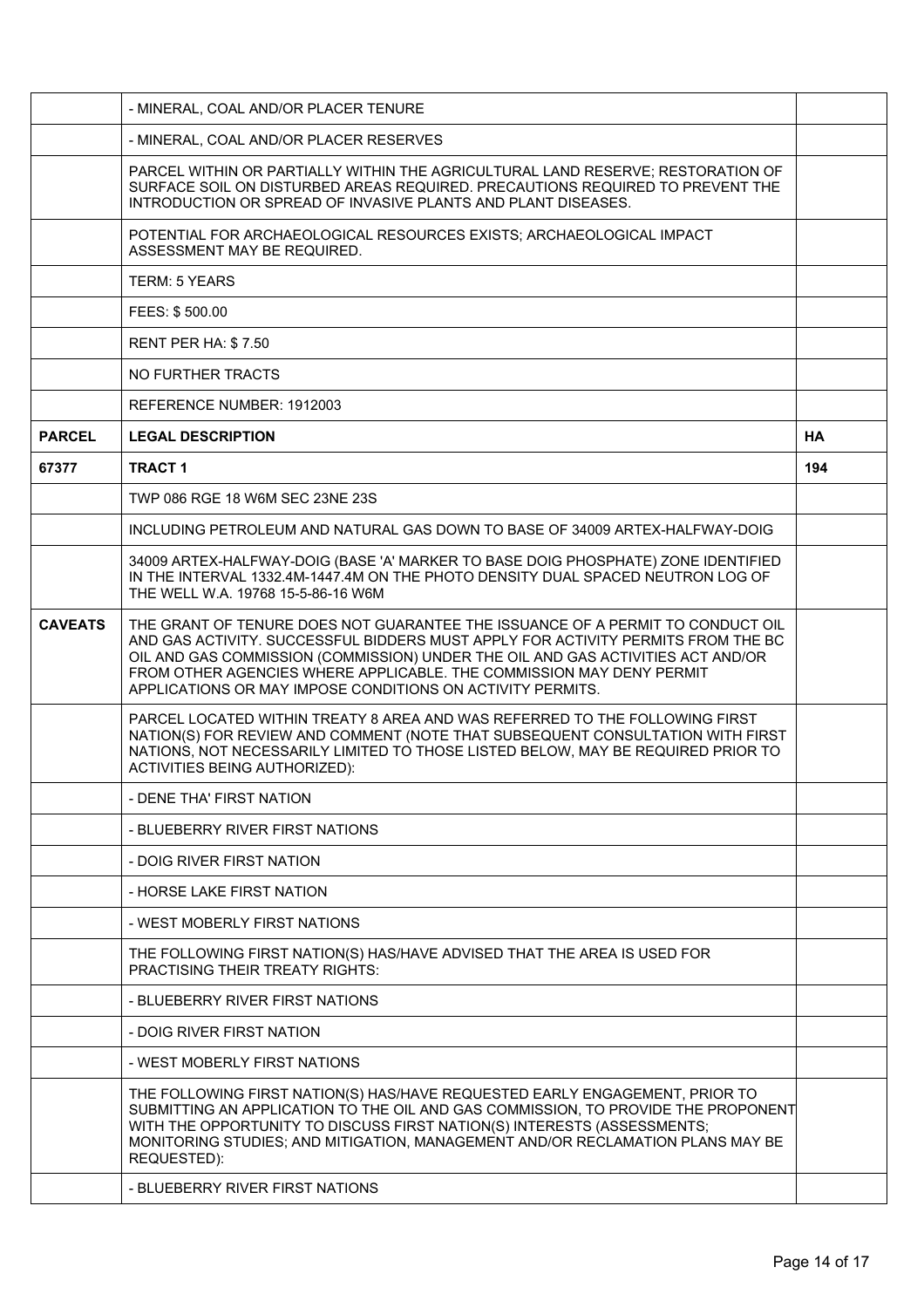| - DOIG RIVER FIRST NATION                                                                                                                                                                                                                                                                     |  |
|-----------------------------------------------------------------------------------------------------------------------------------------------------------------------------------------------------------------------------------------------------------------------------------------------|--|
| - WEST MOBERLY FIRST NATIONS                                                                                                                                                                                                                                                                  |  |
| ACCESS, EXPLORATION AND CONSTRUCTION RESTRICTIONS MAY APPLY TO PROTECT<br>ACTIVITIES AND INTERESTS IDENTIFIED IN THE AREA BY ONE OR MORE FIRST NATIONS. THESE<br>INCLUDE BUT ARE NOT LIMITED TO:                                                                                              |  |
| - ARCHAEOLOGICAL SITE(S)                                                                                                                                                                                                                                                                      |  |
| - HUNTING                                                                                                                                                                                                                                                                                     |  |
| - CULTURAL AND SPIRITUAL VALUES                                                                                                                                                                                                                                                               |  |
| - ECOLOGICAL VALUES                                                                                                                                                                                                                                                                           |  |
| - TRAPPING                                                                                                                                                                                                                                                                                    |  |
| - FISHING                                                                                                                                                                                                                                                                                     |  |
| - WATER QUALITY AND WATERSHED VALUES                                                                                                                                                                                                                                                          |  |
| - WILDLIFE AND WILDLIFE HABITAT                                                                                                                                                                                                                                                               |  |
| - RIPARIAN HABITATS                                                                                                                                                                                                                                                                           |  |
| - WILDLIFE AND WILDLIFE HABITAT INCLUDING CONNECTIVITY                                                                                                                                                                                                                                        |  |
| - STREAMS, WETLANDS, LAKES                                                                                                                                                                                                                                                                    |  |
| - CULTURALLY IMPORTANT PLANTS                                                                                                                                                                                                                                                                 |  |
| - HISTORIC OR CURRENT TRAIL(S)                                                                                                                                                                                                                                                                |  |
| - FIRST NATION CAMP OR CABIN                                                                                                                                                                                                                                                                  |  |
| - TRADITIONAL USE AREAS                                                                                                                                                                                                                                                                       |  |
| - HUNTING                                                                                                                                                                                                                                                                                     |  |
| - MOOSE                                                                                                                                                                                                                                                                                       |  |
| - DEER                                                                                                                                                                                                                                                                                        |  |
| - ELK                                                                                                                                                                                                                                                                                         |  |
| CONCERNS AND ISSUES IN THE AREA IDENTIFIED BY ONE OR MORE FIRST NATIONS INCLUDE:                                                                                                                                                                                                              |  |
| PORTION OF THE PARCEL OVERLAPS AN AREA IDENTIFIED BY THE DOIG RIVER FIRST NATION<br>AS A COMPLEX CONSULTATION ZONE. PROPOSED ACTIVITIES SPECIFICALLY WITHIN THE ZONE<br>HAVE A LONGER FIRST NATION REVIEW AND RESPONSE PERIOD, CONTACT THE OIL AND GAS<br>COMMISSION FOR FURTHER INFORMATION. |  |
| - CUMULATIVE EFFECTS                                                                                                                                                                                                                                                                          |  |
| THE BC OIL AND GAS COMMISSION USES AREA BASED ANALYSIS (ABA) AS A TOOL IN THE<br>APPLICATION REVIEW PROCESS; THIS PARCEL OVERLAPS ABA "ENHANCED MANAGEMENT"<br>STATUS WITHIN RIPARIAN RESERVE ZONES (FOR MORE INFORMATION CONTACT THE<br>COMMISSION).                                         |  |
| PARCEL LOCATED WITHIN SPECIAL MANAGEMENT ZONE. PRE-ASSESSMENTS AND MITIGATION<br>STRATEGIES MAY BE REQUIRED. REFER TO FORT ST. JOHN LRMP.                                                                                                                                                     |  |
| ACCESS AND CONSTRUCTION RESTRICTIONS MAY APPLY. PRIOR TO ON-THE-GROUND<br>ACTIVITY, CONTACT THE APPROPRIATE PROVINCIAL MINISTRY FOR APPLICABLE MANAGEMENT<br>AND PROTECTION MEASURES TO MINIMIZE DISTURBANCE AND ADDRESS THE FOLLOWING (NOT<br>LIMITED TO):                                   |  |
| - BLUE OR RED LISTED SPECIES                                                                                                                                                                                                                                                                  |  |
| - TRAPLINE(S)                                                                                                                                                                                                                                                                                 |  |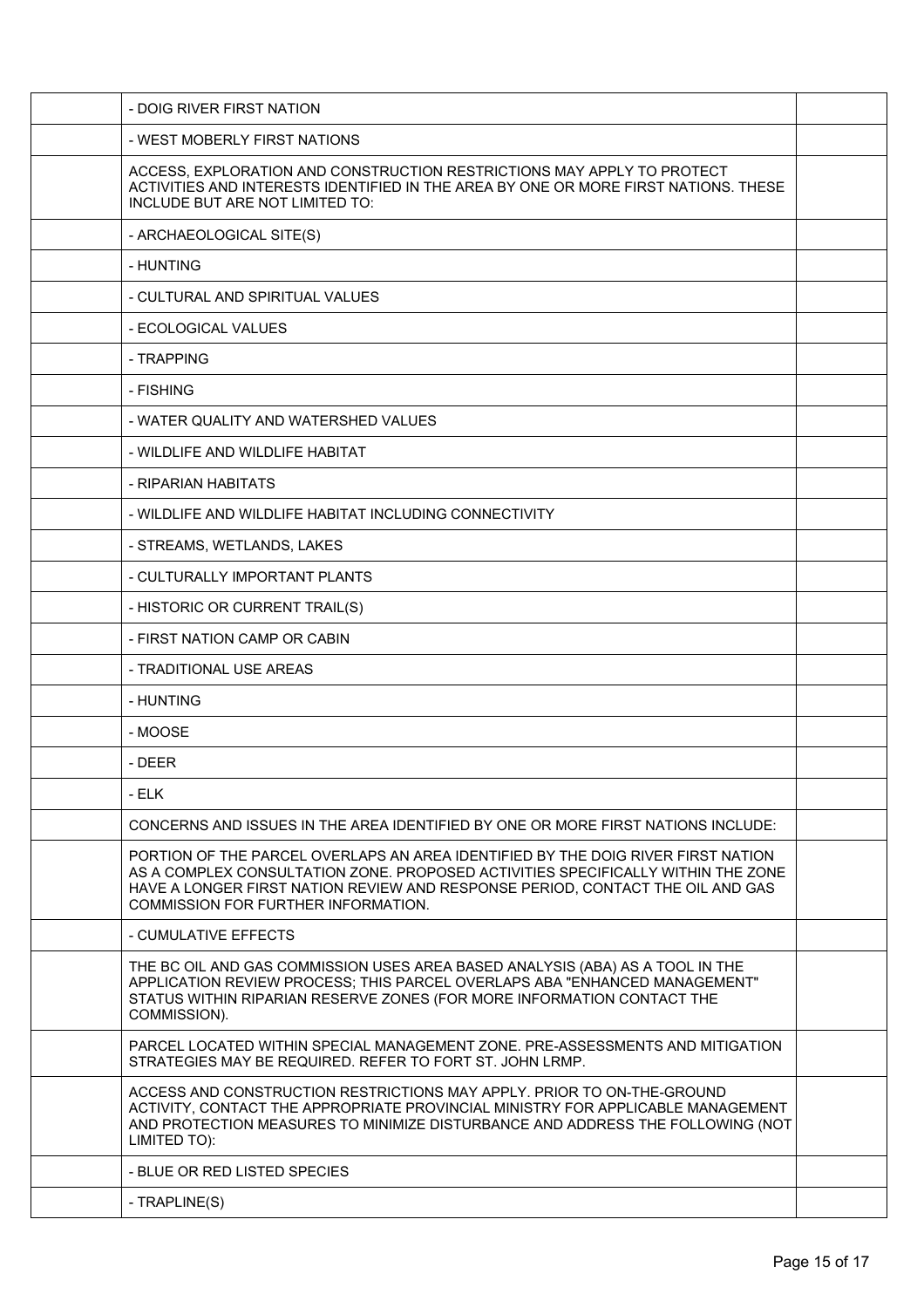| - MINERAL, COAL AND/OR PLACER TENURE                                                                                                                                                                                              |  |
|-----------------------------------------------------------------------------------------------------------------------------------------------------------------------------------------------------------------------------------|--|
| PARCEL WITHIN OR PARTIALLY WITHIN THE AGRICULTURAL LAND RESERVE; RESTORATION OF<br>SURFACE SOIL ON DISTURBED AREAS REQUIRED. PRECAUTIONS REQUIRED TO PREVENT THE<br>INTRODUCTION OR SPREAD OF INVASIVE PLANTS AND PLANT DISEASES. |  |
| RECORDED AND POTENTIAL ARCHAEOLOGICAL SITES EXIST; ARCHAEOLOGICAL IMPACT<br>ASSESSMENT MAY BE REQUIRED.                                                                                                                           |  |
| <b>TERM: 5 YEARS</b>                                                                                                                                                                                                              |  |
| FEES: \$500.00                                                                                                                                                                                                                    |  |
| <b>RENT PER HA: \$7.50</b>                                                                                                                                                                                                        |  |
| NO FURTHER TRACTS                                                                                                                                                                                                                 |  |
| REFERENCE NUMBER: 2107001                                                                                                                                                                                                         |  |